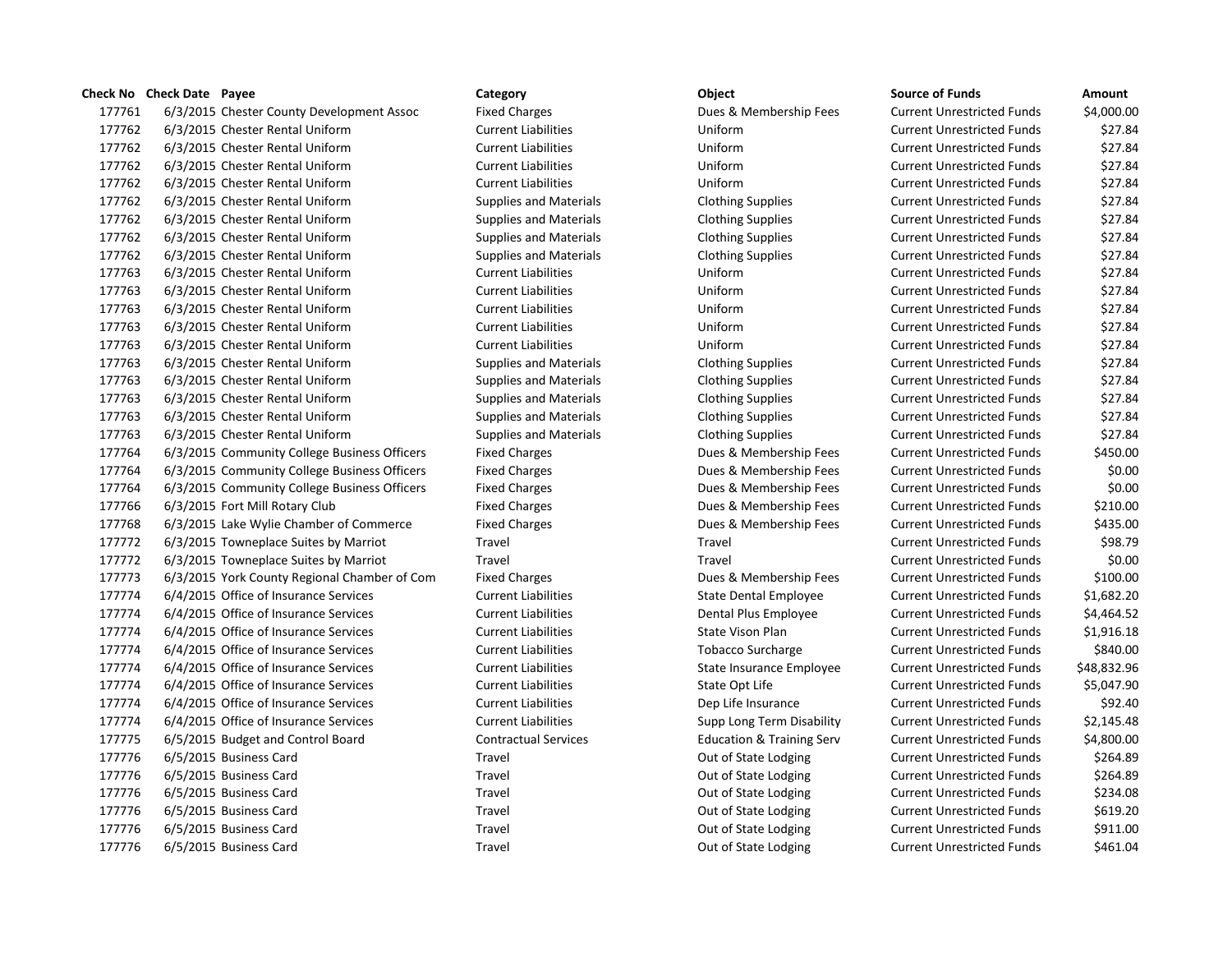|        | Check No Check Date Payee                     | Category                         | Object                             | <b>Source of Funds</b>            | Amount      |
|--------|-----------------------------------------------|----------------------------------|------------------------------------|-----------------------------------|-------------|
| 177776 | 6/5/2015 Business Card                        | Travel                           | Out of State Lodging               | <b>Current Unrestricted Funds</b> | \$433.89    |
| 177776 | 6/5/2015 Business Card                        | Travel                           | Out of State Lodging               | <b>Current Unrestricted Funds</b> | \$785.04    |
| 177776 | 6/5/2015 Business Card                        | Travel                           | Out of State Lodging               | <b>Current Unrestricted Funds</b> | \$1,058.40  |
| 177776 | 6/5/2015 Business Card                        | Travel                           | Out of State Lodging               | <b>Current Unrestricted Funds</b> | \$291.54    |
| 177776 | 6/5/2015 Business Card                        | Travel                           | Out of State Lodging               | <b>Current Unrestricted Funds</b> | \$313.54    |
| 177776 | 6/5/2015 Business Card                        | Travel                           | Out of State Air Trans             | <b>Current Unrestricted Funds</b> | \$50.00     |
| 177776 | 6/5/2015 Business Card                        | Travel                           | Out of State Air Trans             | <b>Current Unrestricted Funds</b> | \$54.00     |
| 177776 | 6/5/2015 Business Card                        | Travel                           | In State Meals                     | <b>Current Unrestricted Funds</b> | \$62.58     |
| 177776 | 6/5/2015 Business Card                        | Travel                           | In State Lodging                   | <b>Current Unrestricted Funds</b> | \$139.54    |
| 177776 | 6/5/2015 Business Card                        | Travel                           | In State Lodging                   | <b>Current Unrestricted Funds</b> | \$139.54    |
| 177776 | 6/5/2015 Business Card                        | Travel                           | In State Lodging                   | <b>Current Unrestricted Funds</b> | \$100.80    |
| 177776 | 6/5/2015 Business Card                        | Travel                           | Out of State Other Trans           | <b>Current Unrestricted Funds</b> | \$55.00     |
| 177776 | 6/5/2015 Business Card                        | Travel                           | Out of State Misc Travel           | <b>Current Unrestricted Funds</b> | \$35.00     |
| 177776 | 6/5/2015 Business Card                        | Travel                           | Out of State Misc Travel           | <b>Current Unrestricted Funds</b> | \$33.47     |
| 177776 | 6/5/2015 Business Card                        | Travel                           | Out of State Misc Travel           | <b>Current Unrestricted Funds</b> | \$34.00     |
| 177776 | 6/5/2015 Business Card                        | <b>Contractual Services</b>      | <b>Other Contractual Services</b>  | <b>Current Unrestricted Funds</b> | \$732.82    |
| 177776 | 6/5/2015 Business Card                        | Travel                           | In State Transportation            | <b>Current Restricted Funds</b>   | \$287.01    |
| 177776 | 6/5/2015 Business Card                        | Travel                           | Out of State Misc Travel           | <b>Current Restricted Funds</b>   | \$26.17     |
| 177777 | 6/5/2015 Chester Metropolitan District        | <b>Contractual Services</b>      | <b>Utilities</b>                   | <b>Current Unrestricted Funds</b> | \$66.43     |
| 177778 | 6/5/2015 City of Rock Hill                    | Permanent Improvements           | Other Permanent Imp                | Unexpended Plant                  | \$5,178.00  |
| 177781 | 6/5/2015 Sams Club Direct                     | <b>Supplies and Materials</b>    | <b>Food Supplies</b>               | <b>Current Unrestricted Funds</b> | \$73.28     |
| 177781 | 6/5/2015 Sams Club Direct                     | <b>Supplies and Materials</b>    | <b>Food Supplies</b>               | <b>Current Unrestricted Funds</b> | \$206.73    |
| 177781 | 6/5/2015 Sams Club Direct                     | <b>Supplies and Materials</b>    | <b>Food Supplies</b>               | <b>Current Unrestricted Funds</b> | \$240.02    |
| 177781 | 6/5/2015 Sams Club Direct                     | <b>Supplies and Materials</b>    | <b>Food Supplies</b>               | <b>Current Unrestricted Funds</b> | \$213.61    |
| 177781 | 6/5/2015 Sams Club Direct                     | <b>Supplies and Materials</b>    | <b>Food Supplies</b>               | <b>Current Unrestricted Funds</b> | \$32.07     |
| 177781 | 6/5/2015 Sams Club Direct                     | <b>Supplies and Materials</b>    | <b>Food Supplies</b>               | <b>Current Unrestricted Funds</b> | \$19.24     |
| 177781 | 6/5/2015 Sams Club Direct                     | <b>Supplies and Materials</b>    | <b>Food Supplies</b>               | <b>Current Unrestricted Funds</b> | \$16.58     |
| 177781 | 6/5/2015 Sams Club Direct                     | <b>Fixed Charges</b>             | Dues & Membership Fees             | <b>Current Unrestricted Funds</b> | \$15.00     |
| 177781 | 6/5/2015 Sams Club Direct                     | <b>Supplies and Materials</b>    | <b>Other Supplies</b>              | <b>Current Unrestricted Funds</b> | \$49.80     |
| 177781 | 6/5/2015 Sams Club Direct                     | <b>Supplies and Materials</b>    | <b>Other Supplies</b>              | <b>Current Unrestricted Funds</b> | \$29.70     |
| 177781 | 6/5/2015 Sams Club Direct                     | <b>Supplies and Materials</b>    | <b>Other Supplies</b>              | <b>Current Unrestricted Funds</b> | \$64.20     |
| 177781 | 6/5/2015 Sams Club Direct                     | <b>Supplies and Materials</b>    | <b>Food Supplies</b>               | <b>Current Unrestricted Funds</b> | \$27.51     |
| 177781 | 6/5/2015 Sams Club Direct                     | <b>Supplies and Materials</b>    | <b>Food Supplies</b>               | <b>Current Unrestricted Funds</b> | \$49.30     |
| 177781 | 6/5/2015 Sams Club Direct                     | <b>Supplies and Materials</b>    | <b>Food Supplies</b>               | <b>Current Unrestricted Funds</b> | \$106.03    |
| 177781 | 6/5/2015 Sams Club Direct                     | <b>Supplies and Materials</b>    | <b>Food Supplies</b>               | <b>Current Unrestricted Funds</b> | \$122.31    |
| 177782 | 6/9/2015 Assessment Technologies Institute    | Op Revenue - Other Current Unres | ATI                                | <b>Current Unrestricted Funds</b> | \$3,672.00  |
| 177784 | 6/11/2015 3PLAY Media, Inc.                   | <b>Contractual Services</b>      | <b>Other Professional Services</b> | <b>Current Restricted Funds</b>   | \$5,755.00  |
| 177785 | 6/11/2015 Act Compass/Esl Course Placement Se | <b>Contractual Services</b>      | <b>Other Professional Services</b> | <b>Current Unrestricted Funds</b> | \$356.50    |
| 177786 | 6/11/2015 Adams Outdoor Advertising of Nc     | <b>Contractual Services</b>      | Advertising                        | <b>Current Unrestricted Funds</b> | \$1,500.00  |
| 177786 | 6/11/2015 Adams Outdoor Advertising of Nc     | <b>Contractual Services</b>      | Advertising                        | <b>Current Unrestricted Funds</b> | \$450.00    |
| 177786 | 6/11/2015 Adams Outdoor Advertising of Nc     | <b>Contractual Services</b>      | Advertising                        | <b>Current Unrestricted Funds</b> | \$2,625.00  |
| 177787 | 6/11/2015 Adams Services Llc                  | Permanent Improvements           | Other Permanent Imp                | <b>County Projects</b>            | \$21,557.82 |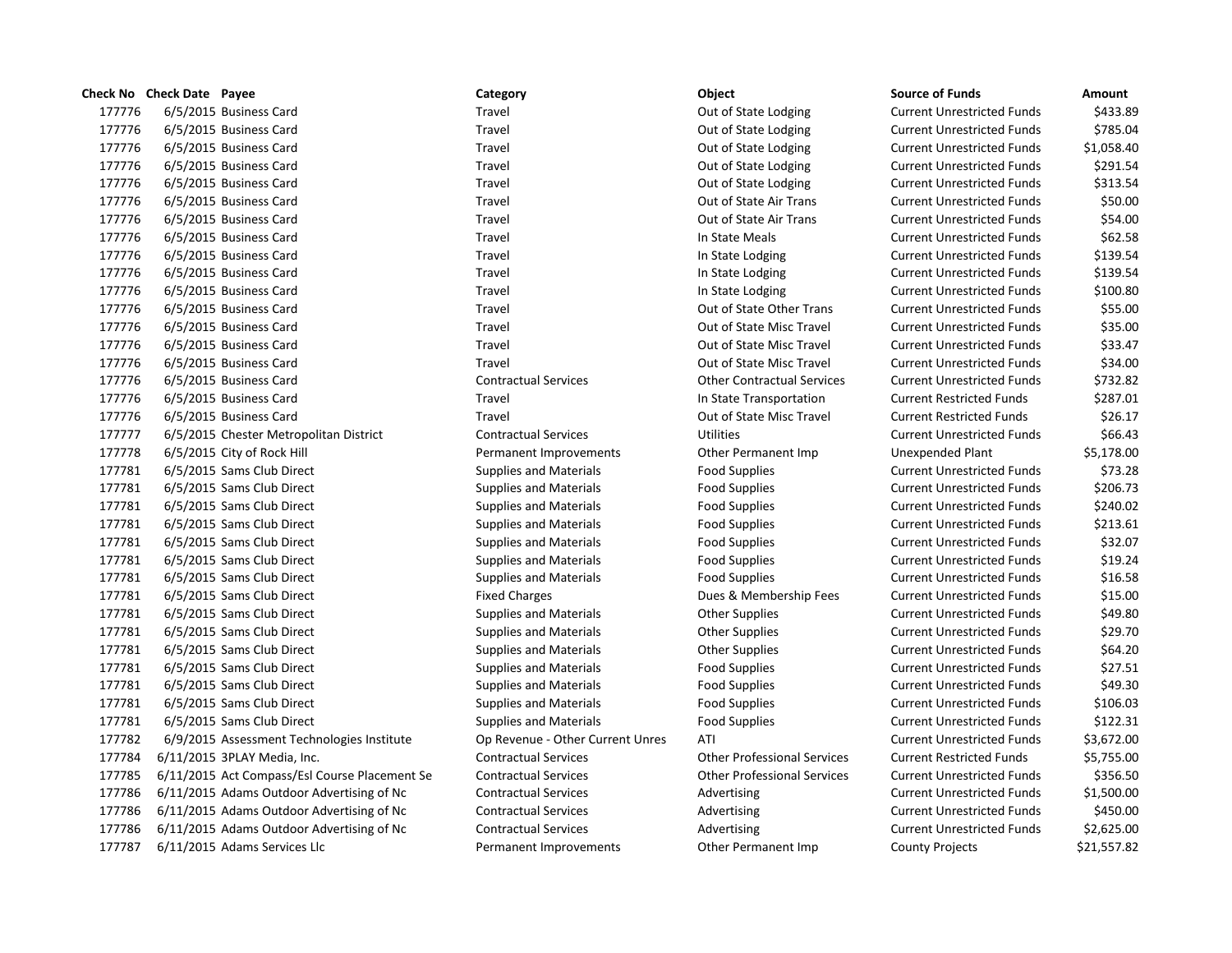# **Check No Check Date Payee Category Category Category Category Category Category Category Category Category C** 177787 6/11/2015 Adams Services Llc **Definition Commandial Permanent Improvements** Other Permanent Imp Co 177788 6/11/2015 Airgas Usa, Llc Supplies and Materials Education Supplies **600 Funds Education Supplies** Cu 177788 6/11/2015 Airgas Usa, Llc Supplies and Materials Education Supplies **600 Funds Education Supplies** Cu 177788 6/11/2015 Airgas Usa, Llc Supplies and Materials Education Supplies **Current Current Current Current Current** Cu 177788 6/11/2015 Airgas Usa, Llc Supplies and Materials Education Supplies **Current Current Current Current Current** Cu 177788 6/11/2015 Airgas Usa, Llc Supplies and Materials Education Supplies **600 Funds Education Supplies** Cu 177788 6/11/2015 Airgas Usa, Llc Supplies and Materials Education Supplies **60.088** Cu 177788 6/11/2015 Airgas Usa, Llc Supplies and Materials Education Supplies **600 Funds Education Supplies** Cu 177788 6/11/2015 Airgas Usa, Llc Supplies and Materials Education Supplies **60.980.089.0880.0880.0880.0880.0880.0** 177788 6/11/2015 Airgas Usa, Llc Supplies and Materials Education Supplies **Current Current Current Current Current** Cu 177788 6/11/2015 Airgas Usa, Llc Supplies and Materials Education Supplies **60.37788** 6.37788 Cu 177788 6/11/2015 Airgas Usa, Llc Supplies and Materials Education Supplies **600 Funds Education Supplies** Cu 177788 6/11/2015 Airgas Usa, Llc Supplies and Materials Education Supplies **600 Funds Education Supplies** Cu 177788 6/11/2015 Airgas Usa, Llc Supplies and Materials Education Supplies **Education Supplies** Cu 177788 6/11/2015 Airgas Usa, Llc Supplies and Materials Education Supplies **60.599.59 Current University** Current Cu 177788 6/11/2015 Airgas Usa, Llc Contractual Services Current Units Contractual Services Current Units Services 177788 6/11/2015 Airgas Usa, Llc Contractual Services Current University of Current Current Current Current Cu 177789 6/11/2015 Ambassador Book Service, Inc. 
Library Books, Maps & Film Current Current Library Books, Maps & Film Cu 177790 6/11/2015 Ameripride Services Inc Supplies and Materials Major Supplies Magnet Unrestricted Funds & Gu 177790 6/11/2015 Ameripride Services Inc Supplies and Materials Major Supplies Magnet Unrestricted Funds & Cu 177791 6/11/2015 Apple Inc **No. 2018** Equipment Equipment Non Capitalized Equipment Cu 177792 6/11/2015 Aramark Services Supplies and Materials Food Supplies Food Supplies Food Supplies 177792 6/11/2015 Aramark Services Supplies and Materials Food Supplies Food Supplies Cu 177792 6/11/2015 Aramark Services Supplies and Materials Food Supplies Food Supplies Cu 177792 6/11/2015 Aramark Services Supplies and Materials Food Supplies Food Supplies Cu 177793 6/11/2015 Arcpoint Labs Contractual Services Current Contractual Services Current Professional Services Cu 177793 6/11/2015 Arcpoint Labs Contractual Services Current Contractual Services Current Professional Services Cu 177794 6/11/2015 Baker and Taylor **Library Books, Maps & Film** Current Library Books, Maps & Film Cu 177794 6/11/2015 Baker and Taylor **Library Books, Maps & Film** Current Library Books, Maps & Film Cu 177794 6/11/2015 Baker and Taylor **Library Books, Maps & Film** Current Library Books, Maps & Film Cu 177794 6/11/2015 Baker and Taylor **Library Books, Maps & Film** Current Library Books, Maps & Film Cu 177794 6/11/2015 Baker and Taylor **Library Books, Maps & Film** Current Library Books, Maps & Film Cu 177795 6/11/2015 Burgess Sales & Supply Contractual Services General Repair Current Current Current Current A 177796 6/11/2015 C C Dickson Contractual Services General Repair Current Current Current Current Current Current Cu 177797 6/11/2015 Canon Solutions America Inc Supplies and Materials Photocopy Supplies Cu 177797 6/11/2015 Canon Solutions America Inc Fixed Charges Leased To Own Equip Cu 177798 6/11/2015 Caretaker Management Service Inc Contractual Services Current Professional Services Cu 177798 6/11/2015 Caretaker Management Service Inc Contractual Services Current Contractual Services Cu 177798 6/11/2015 Caretaker Management Service Inc Contractual Services Current Professional Services Cu 177799 6/11/2015 Carolina Landscape Supplies Inc. Supplies and Materials Maintenance Supplies Current Current Cu 177800 6/11/2015 Churchich Recreation & Design, Inc Supplies and Materials **State Current Current Current Current** Cu 177800 6/11/2015 Churchich Recreation & Design, Inc Supplies and Materials Current Unrestricted Funds Current Unrestricted Funds

| urce of Funds                    | Amount     |
|----------------------------------|------------|
| unty Projects                    | \$5,395.13 |
| <b>Irrent Unrestricted Funds</b> | \$3.48     |
| <b>Irrent Unrestricted Funds</b> | \$324.97   |
| <b>Irrent Unrestricted Funds</b> | \$195.86   |
| <b>Irrent Unrestricted Funds</b> | \$291.78   |
| <b>Irrent Unrestricted Funds</b> | \$387.16   |
| <b>Irrent Unrestricted Funds</b> | \$510.98   |
| <b>Irrent Unrestricted Funds</b> | \$163.31   |
| <b>Irrent Unrestricted Funds</b> | \$390.98   |
| <b>Irrent Unrestricted Funds</b> | \$282.37   |
| <b>Irrent Unrestricted Funds</b> | \$3.37     |
| <b>Irrent Unrestricted Funds</b> | \$17.41    |
| <b>Irrent Unrestricted Funds</b> | \$13.52    |
| <b>Irrent Unrestricted Funds</b> | \$80.97    |
| <b>Irrent Unrestricted Funds</b> | \$83.59    |
| <b>Irrent Unrestricted Funds</b> | \$10.46    |
| <b>Irrent Unrestricted Funds</b> | \$6.74     |
| <b>Irrent Unrestricted Funds</b> | \$1,022.17 |
| <b>Irrent Unrestricted Funds</b> | \$349.57   |
| <b>Irrent Unrestricted Funds</b> | \$105.22   |
| <b>Irrent Restricted Funds</b>   | \$119.00   |
| <b>Irrent Unrestricted Funds</b> | \$56.70    |
| <b>Irrent Unrestricted Funds</b> | \$141.75   |
| <b>Irrent Unrestricted Funds</b> | \$2,470.25 |
| <b>Irrent Unrestricted Funds</b> | \$14.99    |
| <b>Irrent Unrestricted Funds</b> | \$30.00    |
| <b>Irrent Unrestricted Funds</b> | \$30.00    |
| <b>Irrent Unrestricted Funds</b> | \$311.14   |
| <b>Irrent Unrestricted Funds</b> | \$49.12    |
| <b>Irrent Unrestricted Funds</b> | \$194.08   |
| <b>Irrent Unrestricted Funds</b> | \$228.27   |
| <b>Irrent Unrestricted Funds</b> | \$18.25    |
| <b>Irrent Unrestricted Funds</b> | \$1,080.70 |
| <b>Irrent Unrestricted Funds</b> | \$160.80   |
| <b>Irrent Unrestricted Funds</b> | \$102.36   |
| <b>Irrent Unrestricted Funds</b> | \$51.59    |
| <b>Irrent Unrestricted Funds</b> | \$1,205.00 |
| <b>Irrent Unrestricted Funds</b> | \$400.00   |
| <b>Irrent Unrestricted Funds</b> | \$950.00   |
| <b>Irrent Unrestricted Funds</b> | \$2,250.00 |
| <b>Irrent Unrestricted Funds</b> | \$5,894.00 |
| irrent Unrestricted Funds        | \$575.00   |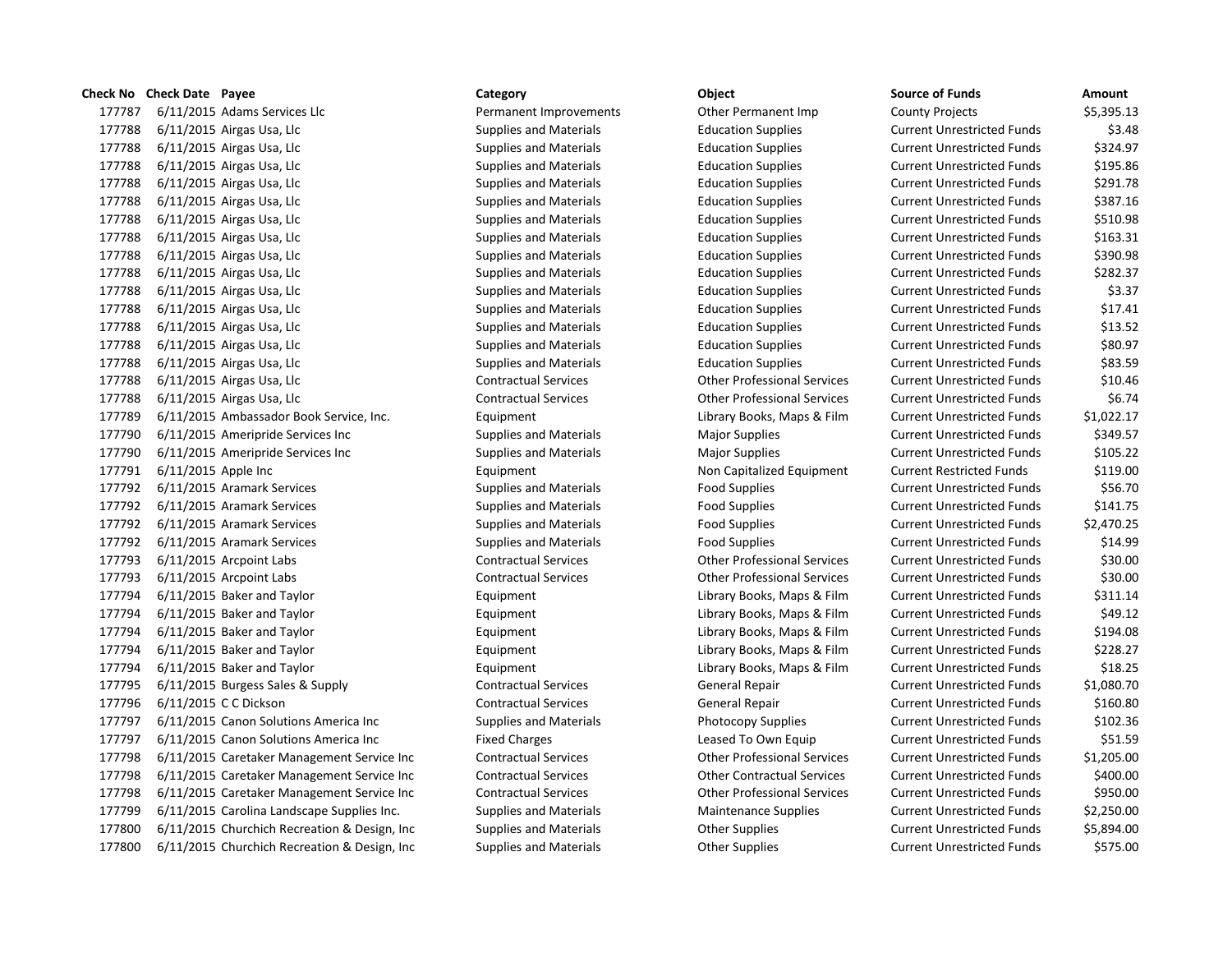177801 6/11/2015 City of Rock Hill Supplies and Materials Fuel Fuel Current Current Current Current Current Current Current Supplies and Materials Fuel Current Current Current Current Current Current Current Current Curren 177801 6/11/2015 City of Rock Hill Supplies and Materials Fuel Fuel Current Current Current Current Current Current Current Current Current Current Current Current Current Current Current Current Current Current Current Cu 177802 6/11/2015 Classic Graphics, Inc. Current Assets Prepaid Expenses Current Assets 177802 6/11/2015 Classic Graphics, Inc. Contractual Services Printing Printing Curre 177802 6/11/2015 Classic Graphics, Inc. Supplies and Materials Postage Postage Curre 177803 6/11/2015 Clean Windows Unlimited Contractual Services Current Contractual Services Curre 177804 6/11/2015 Cox's Rock Hill Inc Contractual Services Current Contractual Services Current Unrestricted Funds \$2,485.000 Current Units \$2,485.000 Current Units \$2,485.000 Current Units \$2,485.000 Current Units \$2,485.0 177805 6/11/2015 Dade Paper and Bag Co Supplies and Materials Janitorial Supplies Current Current Current Curre 177805 6/11/2015 Dade Paper and Bag Co Supplies and Materials Janitorial Supplies Current Current Current Curre 177805 6/11/2015 Dade Paper and Bag Co Supplies and Materials Janitorial Supplies Current Current Current Curre 177806 6/11/2015 Daikin Applied Americas, Inc Contractual Services Current Current Other Professional Services Curre 177807 6/11/2015 Davis & Floyd, Inc. The Permanent Improvements Fees, Arch, Eng & Other Unex 177807 6/11/2015 Davis & Floyd. Inc. The Secret American Permanent Improvements Reimbursables Unexpendient Plant 177807 6/11/2015 Davis & Floyd, Inc. The Permanent Improvements Fees, Arch, Eng & Other Unex 177807 6/11/2015 Davis & Floyd, Inc. The Permanent Improvements Reimbursables Unex 177808 6/11/2015 Dawa Inc **Permanent Improvements** Other Permanent Imp Unex 177809 6/11/2015 Dell Computer Corporation Supplies and Materials Current Restricted Funds & Current Restricted Funds & Current Restricted Funds & Current Restricted Funds \$1.000 Current Restricted Funds \$1.000 Current Res 177809 6/11/2015 Dell Computer Corporation Supplies and Materials Current Restricted Funds & Current Restricted Funds & Current Restricted Funds & Current Restricted Funds \$3,241.500 Current Restricted Funds \$3,241.500 Cur 177809 6/11/2015 Dell Computer Corporation Supplies and Materials Education Supplies Current Restricted Funds 177809 6/11/2015 Dell Computer Corporation Supplies and Materials Education Supplies Current Restricted Funds 177809 6/11/2015 Dell Computer Corporation Supplies and Materials Education Supplies Current Restricted Funds 177809 6/11/2015 Dell Computer Corporation **Equipment** Equipment Non Capitalized Equipment Curre 177809 6/11/2015 Dell Computer Corporation **Equipment** Equipment Non Capitalized Equipment Curre 177809 6/11/2015 Dell Computer Corporation **Equipment** Equipment Non Capitalized Equipment Curre 177809 6/11/2015 Dell Computer Corporation **Equipment** Equipment Non Capitalized Equipment Curre 177809 6/11/2015 Dell Computer Corporation Supplies and Materials Education Supplies Current Restricted Funds 177809 6/11/2015 Dell Computer Corporation Supplies and Materials Education Supplies Current Restricted Funds 177809 6/11/2015 Dell Computer Corporation Supplies and Materials Current Other Supplies Current Current Curre 177809 6/11/2015 Dell Computer Corporation Supplies and Materials Current Other Supplies Current Current Curre 177809 6/11/2015 Dell Computer Corporation Supplies and Materials Current Current Current Current Current Curre 177809 6/11/2015 Dell Computer Corporation Supplies and Materials Current Other Supplies Current Current Curre 177809 6/11/2015 Dell Computer Corporation **Equipment** Equipment Non Capitalized Equipment Curre 177809 6/11/2015 Dell Computer Corporation **Equipment** Equipment Non Capitalized Equipment Curre 177809 6/11/2015 Dell Computer Corporation Supplies and Materials Current Other Supplies Current Current Curre 177809 6/11/2015 Dell Computer Corporation **Equipment** Equipment Non Capitalized Equipment Curre 177809 6/11/2015 Dell Computer Corporation **Equipment** Equipment Non Capitalized Equipment Curre 177810 6/11/2015 Education to Go Contractual Services Other Professional Services Curre 177811 6/11/2015 Elite Entertainment Contractual Services Current Contractual Services Current Unrestricted Funds & Current Current Current Units & Current Current Current Current Current Current Current Current Current Cu 177812 6/11/2015 The Equipment Room Supplies and Materials Clothing Supplies Current Current Current Current Current Current Current Current Current Current Current Current Current Current Current Current Current Current C 177812 6/11/2015 The Equipment Room Supplies and Materials Clothing Supplies Current Current Current Current Current Current Current Current Units Annual Clothing Supplies Current Current Current Current Current Current Cu 177812 6/11/2015 The Equipment Room Supplies and Materials Clothing Supplies Current Current Current Current Current Current Current Current Current Current Current Current Current Current Current Current Current Current C 177813 6/11/2015 ESP Associates PA **Permanent Improvements** Reimbursables Unexpended Plant

**Check No Check Date Payee Category Category Category Category Category Category Category C** 

| ce of Funds <sup>.</sup> | Amount      |
|--------------------------|-------------|
| ent Unrestricted Funds   | \$1,039.29  |
| ent Unrestricted Funds   | \$741.62    |
| ent Unrestricted Funds   | \$722.00    |
| ent Unrestricted Funds   | \$2,517.00  |
| ent Unrestricted Funds   | \$676.88    |
| ent Unrestricted Funds   | \$8,525.00  |
| ent Unrestricted Funds   | \$2,485.00  |
| ent Unrestricted Funds   | \$310.30    |
| ent Unrestricted Funds   | \$1,616.77  |
| ent Unrestricted Funds   | \$481.13    |
| ent Unrestricted Funds   | \$1,240.00  |
| xpended Plant            | \$1,380.00  |
| xpended Plant            | \$36.91     |
| xpended Plant            | \$8,845.50  |
| xpended Plant            | \$145.52    |
| xpended Plant            | \$6,274.27  |
| ent Restricted Funds     | \$0.01      |
| ent Restricted Funds     | \$3,241.50  |
| ent Restricted Funds     | \$912.00    |
| ent Restricted Funds     | \$910.19    |
| ent Restricted Funds     | \$0.01      |
| ent Restricted Funds     | \$0.03      |
| ent Restricted Funds     | \$8,751.08  |
| ent Restricted Funds     | \$23,559.58 |
| ent Restricted Funds     | \$0.02      |
| ent Restricted Funds     | \$1,388.77  |
| ent Restricted Funds     | \$0.01      |
| ent Unrestricted Funds   | \$0.04      |
| ent Unrestricted Funds   | \$1,062.14  |
| ent Unrestricted Funds   | \$74,784.00 |
| ent Unrestricted Funds   | \$10,805.00 |
| ent Unrestricted Funds   | \$0.02      |
| ent Unrestricted Funds   | \$69,811.18 |
| ent Unrestricted Funds   | \$1,679.88  |
| ent Unrestricted Funds   | \$25,105.84 |
| ent Unrestricted Funds   | \$5,193.16  |
| ent Unrestricted Funds   | \$325.00    |
| ent Unrestricted Funds   | \$600.00    |
| ent Unrestricted Funds   | \$593.58    |
| ent Unrestricted Funds   | \$221.77    |
| ent Unrestricted Funds   | \$268.61    |
| tnel9 hehnenv            | \$37.95     |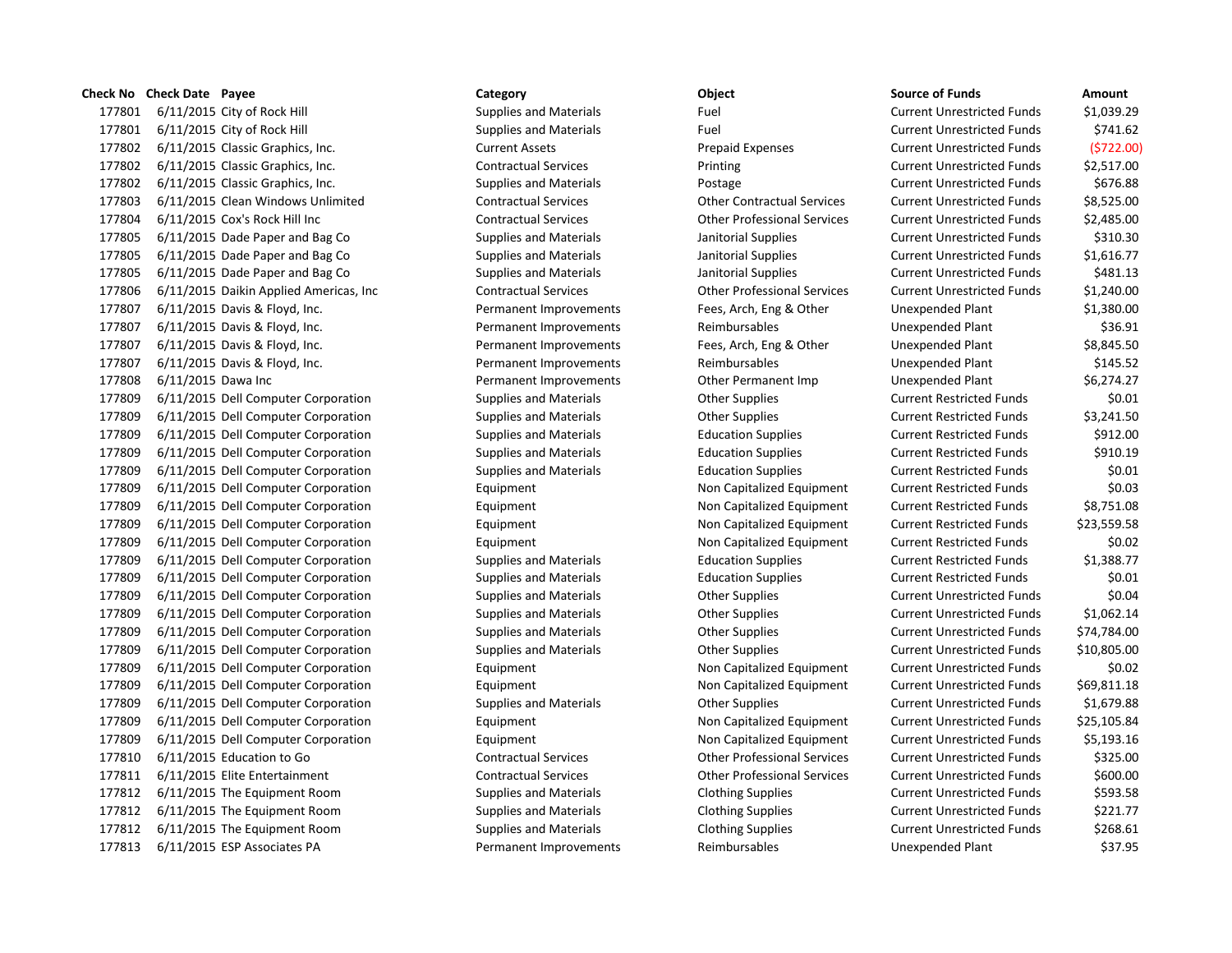6/11/2015 ESP Associates PA Permanent Improvements Fees, Arch, Eng & Other Unexpended Plant \$1,956.50 6/11/2015 Exclaimer Ltd Contractual Services Other Contractual Services Current Unrestricted Funds \$1,044.00 6/11/2015 Exclaimer Ltd Contractual Services Other Contractual Services Current Unrestricted Funds \$959.00 6/11/2015 F & E Trading LLC, FE Trading Equipment Non Capitalized Equipment Current Restricted Funds \$10,996.00 6/11/2015 F & E Trading LLC, FE Trading Equipment Non Capitalized Equipment Current Restricted Funds \$1,701.00 177815 6/11/2015 F & E Trading LLC, FE Trading Equipment Equipment Non Capitalized Equipment Current Restricted Funds \$189.00 6/11/2015 Fortune Academy Inc Contractual Services Other Professional Services Current Unrestricted Funds \$1,991.70 6/11/2015 Gateway Supply Company Contractual Services General Repair Current Unrestricted Funds \$130.03 6/11/2015 Georgia Institute of Technology Contractual Services Other Professional Services Current Unrestricted Funds \$1,800.00 6/11/2015 Georgia Institute of Technology Contractual Services Other Professional Services Current Unrestricted Funds \$2,160.00 6/11/2015 Georgia Institute of Technology Contractual Services Other Professional Services Current Unrestricted Funds \$500.00 6/11/2015 Gregg's Pelican SnoBalls, LLC Supplies and Materials Other Supplies Current Unrestricted Funds \$359.00 6/11/2015 Aisha S. Haynes Contractual Services Other Professional Services Current Restricted Funds \$750.00 6/11/2015 Herff Jones Inc Contractual Services Printing Current Unrestricted Funds \$975.00 6/11/2015 Herff Jones Inc Contractual Services Printing Current Unrestricted Funds \$50.00 6/11/2015 Herff Jones Inc Contractual Services Printing Current Unrestricted Funds \$808.68 6/11/2015 Honey Baked Ham Company Supplies and Materials Food Supplies Current Unrestricted Funds \$96.52 177822 6/11/2015 Honey Baked Ham Company Supplies and Materials Food Supplies Current Unrestricted Funds \$221.40 6/11/2015 Honey Baked Ham Company Supplies and Materials Food Supplies Current Unrestricted Funds \$129.15 6/11/2015 Honey Baked Ham Company Supplies and Materials Food Supplies Current Unrestricted Funds \$99.67 6/11/2015 Honey Baked Ham Company Supplies and Materials Food Supplies Current Unrestricted Funds \$98.32 6/11/2015 Honey Baked Ham Company Supplies and Materials Food Supplies Current Unrestricted Funds \$819.00 177822 6/11/2015 Honey Baked Ham Company Supplies and Materials Food Supplies Current Unrestricted Funds \$289.80 6/11/2015 Interior Plantscapes Llc Contractual Services Other Contractual Services Current Unrestricted Funds \$268.00 6/11/2015 Jacksons Kitchen Supplies and Materials Food Supplies Current Unrestricted Funds \$1,036.80 177825 6/11/2015 James River Equipment Contractual Services General Repair Current Unrestricted Funds \$16.96 177825 6/11/2015 James River Equipment Contractual Services General Repair Current Unrestricted Funds \$444.44 6/11/2015 Jer Group Inc Contractual Services Other Professional Services Current Unrestricted Funds \$1,249.00 6/11/2015 YTC Employee Supplies and Materials Maintenance Supplies Current Unrestricted Funds \$2,159.99 177827 6/11/2015 YTC Employee Supplies and Materials Maintenance Supplies Current Unrestricted Funds \$704.60 6/11/2015 Johnson Controls Inc Contractual Services Other Contractual Services Current Unrestricted Funds \$413.00 6/11/2015 Keck and Wood, Inc Permanent Improvements Fees, Arch, Eng & Other Master Plan \$6,000.00 6/11/2015 Keck and Wood, Inc Permanent Improvements Fees, Arch, Eng & Other Unexpended Plant \$7,530.00 6/11/2015 KOGNITO SOLUTIONS LLC Contractual Services Education & Training Serv Current Restricted Funds \$2,075.00 6/11/2015 Kone Inc. 6082 Contractual Services Other Contractual Services Current Unrestricted Funds \$440.00 6/11/2015 LCI-LINEBURGER CONSTRUCTION INC Permanent Improvements Other Permanent Imp Unexpended Plant \$84,653.88 6/11/2015 Love Security Services Inc Contractual Services Other Contractual Services Current Unrestricted Funds \$864.00 6/11/2015 Love Security Services Inc Contractual Services Other Professional Services Current Unrestricted Funds \$54.00 6/11/2015 Larry Lovett Contractual Services Other Professional Services Current Unrestricted Funds \$145.00 177835 6/11/2015 McAlister's Deli Supplies and Materials Food Supplies Food Supplies Current Unrestricted Funds \$425.08 177836 6/11/2015 Melanie Rowe Catering Supplies and Materials Food Supplies Current Unrestricted Funds \$2,222.00 6/11/2015 Merus Refreshment Services Inc Supplies and Materials Food Supplies Current Unrestricted Funds \$277.93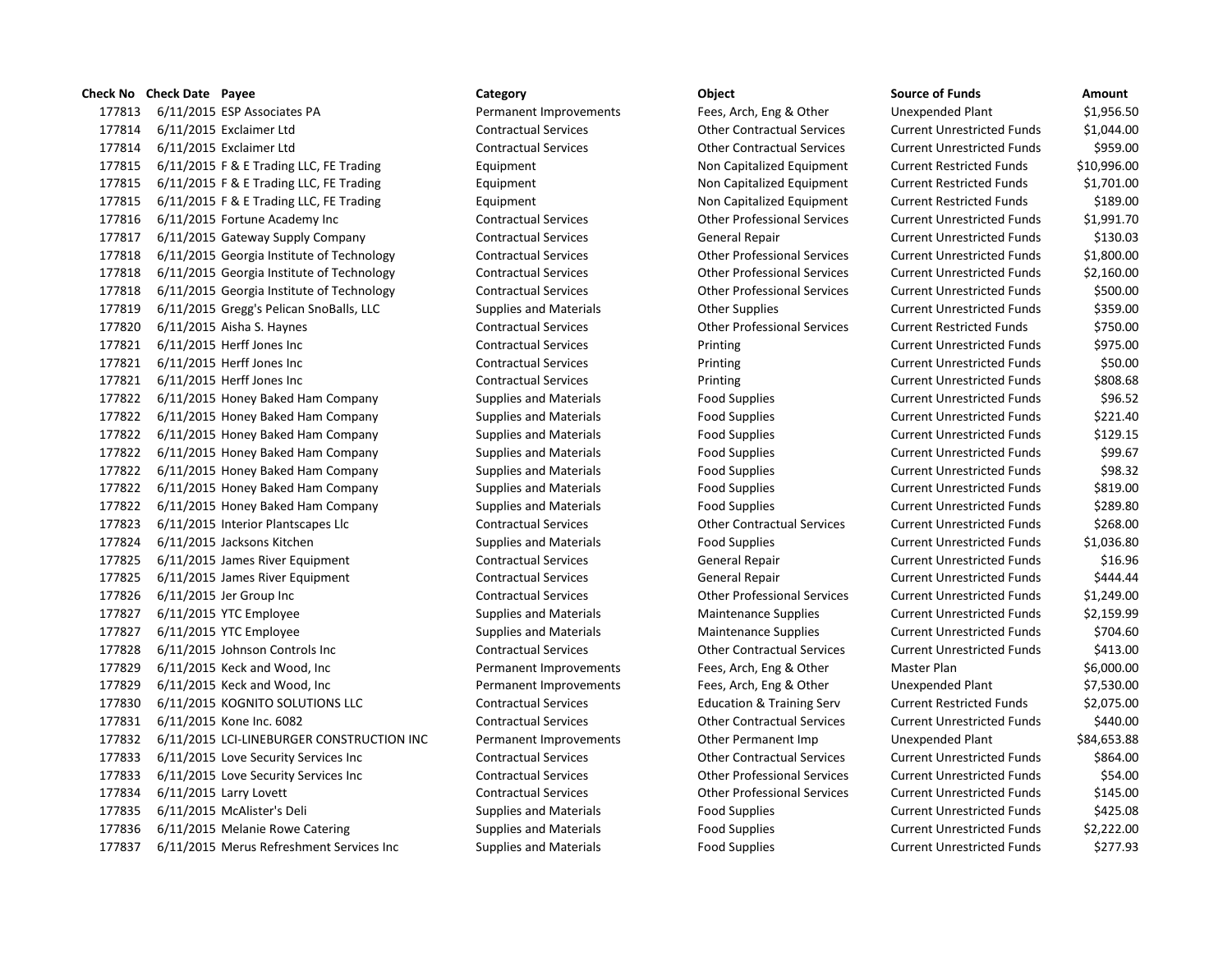6/11/2015 Mid-Carolina Ahec, Inc. Contractual Services Other Professional Services Current Unrestricted Funds \$88.00 6/11/2015 Mid-Carolina Ahec, Inc. Contractual Services Other Professional Services Current Unrestricted Funds \$52.00 6/11/2015 Mid-Carolina Ahec, Inc. Contractual Services Other Professional Services Current Unrestricted Funds \$24.00 6/11/2015 Miller Auto and Truck Parts Supplies and Materials Education Supplies Current Restricted Funds \$3,295.00 6/11/2015 Msc Industrial Supply Comp Supplies and Materials Education Supplies Current Unrestricted Funds \$258.64 6/11/2015 Msc Industrial Supply Comp Supplies and Materials Education Supplies Current Unrestricted Funds \$5.70 177840 6/11/2015 Msc Industrial Supply Comp Supplies and Materials Education Supplies Current Unrestricted Funds \$5.70 6/11/2015 Msc Industrial Supply Comp Supplies and Materials Education Supplies Current Unrestricted Funds \$5.70 6/11/2015 Msc Industrial Supply Comp Supplies and Materials Education Supplies Current Unrestricted Funds \$27.20 6/11/2015 Msc Industrial Supply Comp Supplies and Materials Education Supplies Current Unrestricted Funds \$61.64 6/11/2015 Msc Industrial Supply Comp Supplies and Materials Education Supplies Current Unrestricted Funds \$44.63 6/11/2015 Msc Industrial Supply Comp Supplies and Materials Education Supplies Current Unrestricted Funds \$31.64 6/11/2015 Msc Industrial Supply Comp Supplies and Materials Education Supplies Current Unrestricted Funds \$110.51 6/11/2015 Msc Industrial Supply Comp Supplies and Materials Education Supplies Current Unrestricted Funds \$0.02 6/11/2015 Neal's Grading and Land Clearing, I Permanent Improvements Other Permanent Imp Unexpended Plant \$6,713.00 6/11/2015 NEO CORPORATION Permanent Improvements Renov of Build & Add Unexpended Plant \$5,320.00 6/11/2015 Ontario Investments Inc. Fixed Charges Leased To Own Equip Current Unrestricted Funds \$196.64 6/11/2015 Ontario Investments Inc. Fixed Charges Leased To Own Equip Current Unrestricted Funds \$189.80 177844 6/11/2015 Panera Llc Supplies and Materials Food Supplies Current Unrestricted Funds \$92.64 177844 6/11/2015 Panera Llc Supplies and Materials Food Supplies Current Unrestricted Funds \$37.64 177844 6/11/2015 Panera Llc Supplies and Materials Food Supplies Current Unrestricted Funds \$158.86 6/11/2015 Porter Paints Contractual Services General Repair Current Unrestricted Funds \$141.24 6/11/2015 Professional Printers Inc Contractual Services Printing Current Unrestricted Funds \$2,987.03 6/11/2015 Professional Printers Inc Contractual Services Printing Current Unrestricted Funds \$4,136.00 6/11/2015 Professional Printers Inc Contractual Services Printing Current Unrestricted Funds \$287.50 6/11/2015 Professional Printers Inc Contractual Services Printing Current Unrestricted Funds \$2,660.00 6/11/2015 Professional Printers Inc Contractual Services Printing Current Unrestricted Funds \$96.75 6/11/2015 Quality Cleaning Janitorial Service Contractual Services Other Professional Services Current Unrestricted Funds \$395.00 6/11/2015 Quality First Concrete Finishing & Contractual Services Other Professional Services County Projects \$1,600.00 177848 6/11/2015 Quality First Concrete Finishing & Contractual Services Other Professional Services County Projects \$817.96 6/11/2015 Rci of Sc Inc Permanent Improvements Fees, Arch, Eng & Other Unexpended Plant \$240.00 6/11/2015 Rci of Sc Inc Permanent Improvements Fees, Arch, Eng & Other Unexpended Plant \$1,440.00 6/11/2015 Rci of Sc Inc Permanent Improvements Reimbursables Unexpended Plant \$264.00 6/11/2015 Rci of Sc Inc Permanent Improvements Reimbursables Unexpended Plant \$52.80 6/11/2015 Rci of Sc Inc Permanent Improvements Fees, Arch, Eng & Other Unexpended Plant \$480.00 6/11/2015 Rci of Sc Inc Permanent Improvements Fees, Arch, Eng & Other Unexpended Plant \$210.00 6/11/2015 Rci of Sc Inc Permanent Improvements Reimbursables Unexpended Plant \$52.80 6/11/2015 Rci of Sc Inc Permanent Improvements Reimbursables Unexpended Plant \$105.60 6/11/2015 Rock Hill Truck & Trailer & Sales, Contractual Services General Repair Current Unrestricted Funds \$639.91 6/11/2015 S C State Board for Tech and Comp E Contractual Services Other Contractual Services Current Unrestricted Funds \$1,147.50 6/11/2015 S C State Board for Tech and Comp E Contractual Services Other Contractual Services Current Unrestricted Funds \$9,000.00 6/11/2015 S C State Board for Tech and Comp E Contractual Services Other Contractual Services Current Unrestricted Funds \$5,636.25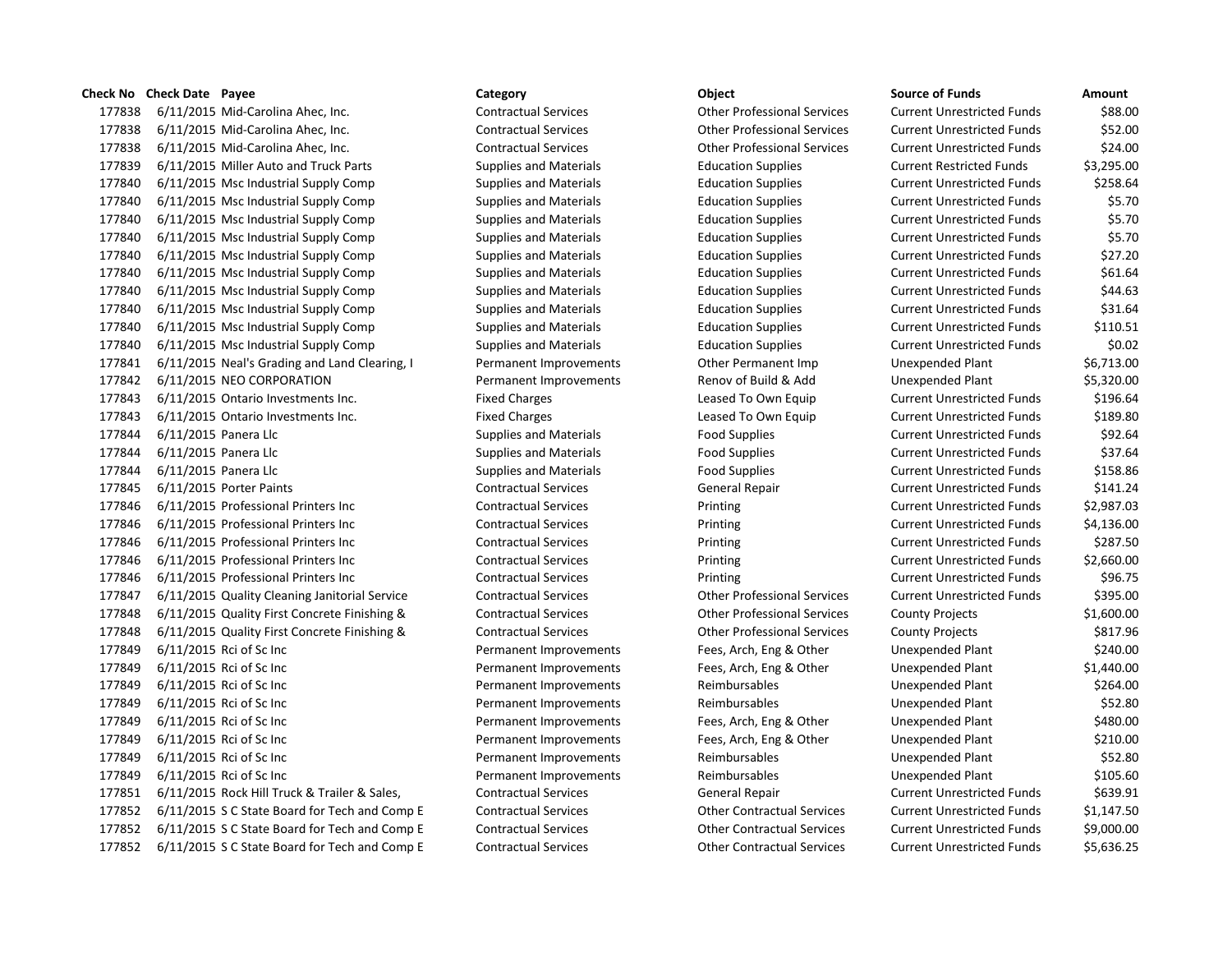|        | <b>Check No</b> Check Date Payee   | Category                      | Object                             | <b>Source of Funds</b>            | Amount     |
|--------|------------------------------------|-------------------------------|------------------------------------|-----------------------------------|------------|
| 177853 | 6/11/2015 S.C.M.S., Inc.           | Equipment                     | Non Capitalized Equipment          | <b>Current Unrestricted Funds</b> | \$3,345.00 |
| 177853 | 6/11/2015 S.C.M.S., Inc.           | Equipment                     | Non Capitalized Equipment          | <b>Current Unrestricted Funds</b> | \$2,395.00 |
| 177853 | 6/11/2015 S.C.M.S., Inc.           | Equipment                     | Non Capitalized Equipment          | <b>Current Unrestricted Funds</b> | \$185.00   |
| 177853 | 6/11/2015 S.C.M.S., Inc.           | Equipment                     | Non Capitalized Equipment          | <b>Current Unrestricted Funds</b> | \$760.00   |
| 177853 | 6/11/2015 S.C.M.S., Inc.           | Equipment                     | Non Capitalized Equipment          | <b>Current Unrestricted Funds</b> | \$62.00    |
| 177853 | 6/11/2015 S.C.M.S., Inc.           | Equipment                     | Non Capitalized Equipment          | <b>Current Unrestricted Funds</b> | \$50.00    |
| 177853 | 6/11/2015 S.C.M.S., Inc.           | Equipment                     | Non Capitalized Equipment          | <b>Current Unrestricted Funds</b> | \$185.00   |
| 177854 | 6/11/2015 The Sherwin-Williams Co. | <b>Contractual Services</b>   | General Repair                     | <b>Current Unrestricted Funds</b> | \$337.16   |
| 177855 | 6/11/2015 Sign Techniques          | <b>Contractual Services</b>   | <b>Other Professional Services</b> | <b>Current Unrestricted Funds</b> | \$1,748.38 |
| 177856 | 6/11/2015 Katherine R. Simpson     | <b>Contractual Services</b>   | <b>Other Professional Services</b> | <b>Current Unrestricted Funds</b> | \$2,000.00 |
| 177857 | 6/11/2015 Sourceone Healthcare     | <b>Supplies and Materials</b> | Medical & Lab Supplies             | <b>Current Unrestricted Funds</b> | \$90.22    |
| 177858 | 6/11/2015 Staffmark                | <b>Contractual Services</b>   | <b>Other Professional Services</b> | <b>Current Unrestricted Funds</b> | \$529.70   |
| 177858 | 6/11/2015 Staffmark                | <b>Contractual Services</b>   | <b>Other Professional Services</b> | <b>Current Unrestricted Funds</b> | \$522.99   |
| 177858 | 6/11/2015 Staffmark                | <b>Contractual Services</b>   | <b>Other Professional Services</b> | <b>Current Unrestricted Funds</b> | \$529.70   |
| 177858 | 6/11/2015 Staffmark                | <b>Contractual Services</b>   | <b>Other Contractual Services</b>  | <b>Current Unrestricted Funds</b> | \$1,780.36 |
| 177858 | 6/11/2015 Staffmark                | <b>Contractual Services</b>   | <b>Other Contractual Services</b>  | <b>Current Unrestricted Funds</b> | \$1,834.00 |
| 177858 | 6/11/2015 Staffmark                | <b>Contractual Services</b>   | <b>Other Contractual Services</b>  | <b>Current Unrestricted Funds</b> | \$1,834.00 |
| 177858 | 6/11/2015 Staffmark                | <b>Contractual Services</b>   | <b>Other Contractual Services</b>  | <b>Current Unrestricted Funds</b> | \$1,834.00 |
| 177858 | 6/11/2015 Staffmark                | <b>Contractual Services</b>   | <b>Other Professional Services</b> | <b>Current Unrestricted Funds</b> | \$297.20   |
| 177859 | 6/11/2015 Stevenson-Weir Inc       | <b>Supplies and Materials</b> | <b>Other Supplies</b>              | <b>County Projects</b>            | \$2,600.00 |
| 177860 | 6/11/2015 Turning Technologies     | <b>Supplies and Materials</b> | <b>Education Supplies</b>          | <b>Current Restricted Funds</b>   | \$50.00    |
| 177860 | 6/11/2015 Turning Technologies     | <b>Supplies and Materials</b> | <b>Education Supplies</b>          | <b>Current Restricted Funds</b>   | \$600.00   |
| 177860 | 6/11/2015 Turning Technologies     | <b>Supplies and Materials</b> | <b>Education Supplies</b>          | <b>Current Restricted Funds</b>   | \$99.00    |
| 177860 | 6/11/2015 Turning Technologies     | <b>Supplies and Materials</b> | <b>Education Supplies</b>          | <b>Current Restricted Funds</b>   | \$21.84    |
| 177860 | 6/11/2015 Turning Technologies     | <b>Supplies and Materials</b> | <b>Education Supplies</b>          | <b>Current Restricted Funds</b>   | (50.01)    |
| 177861 | 6/11/2015 Unified Av Systems       | <b>Supplies and Materials</b> | <b>Education Supplies</b>          | <b>Current Restricted Funds</b>   | \$1,124.00 |
| 177861 | 6/11/2015 Unified Av Systems       | <b>Supplies and Materials</b> | <b>Education Supplies</b>          | <b>Current Restricted Funds</b>   | \$210.00   |
| 177861 | 6/11/2015 Unified Av Systems       | <b>Supplies and Materials</b> | <b>Education Supplies</b>          | <b>Current Restricted Funds</b>   | \$4.00     |
| 177861 | 6/11/2015 Unified Av Systems       | <b>Supplies and Materials</b> | <b>Education Supplies</b>          | <b>Current Restricted Funds</b>   | \$10.00    |
| 177861 | 6/11/2015 Unified Av Systems       | <b>Supplies and Materials</b> | <b>Education Supplies</b>          | <b>Current Restricted Funds</b>   | \$32.00    |
| 177861 | 6/11/2015 Unified Av Systems       | <b>Supplies and Materials</b> | <b>Education Supplies</b>          | <b>Current Restricted Funds</b>   | \$125.00   |
| 177861 | 6/11/2015 Unified Av Systems       | <b>Supplies and Materials</b> | <b>Education Supplies</b>          | <b>Current Restricted Funds</b>   | \$1,975.00 |
| 177861 | 6/11/2015 Unified Av Systems       | <b>Supplies and Materials</b> | <b>Education Supplies</b>          | <b>Current Restricted Funds</b>   | \$35.00    |
| 177861 | 6/11/2015 Unified Av Systems       | <b>Supplies and Materials</b> | <b>Education Supplies</b>          | <b>Current Restricted Funds</b>   | \$35.00    |
| 177861 | 6/11/2015 Unified Av Systems       | <b>Supplies and Materials</b> | <b>Education Supplies</b>          | <b>Current Restricted Funds</b>   | \$75.00    |
| 177861 | 6/11/2015 Unified Av Systems       | <b>Supplies and Materials</b> | <b>Education Supplies</b>          | <b>Current Restricted Funds</b>   | \$75.00    |
| 177861 | 6/11/2015 Unified Av Systems       | <b>Supplies and Materials</b> | <b>Education Supplies</b>          | <b>Current Restricted Funds</b>   | \$650.00   |
| 177861 | 6/11/2015 Unified Av Systems       | <b>Contractual Services</b>   | <b>Other Professional Services</b> | <b>Current Unrestricted Funds</b> | \$8,460.00 |
| 177861 | 6/11/2015 Unified Av Systems       | <b>Contractual Services</b>   | <b>Other Professional Services</b> | <b>Current Unrestricted Funds</b> | \$1,530.00 |
| 177862 | 6/11/2015 Unifirst Corporation     | <b>Contractual Services</b>   | <b>Other Professional Services</b> | <b>Current Unrestricted Funds</b> | \$74.21    |
| 177862 | 6/11/2015 Unifirst Corporation     | <b>Contractual Services</b>   | <b>Other Professional Services</b> | <b>Current Unrestricted Funds</b> | \$74.21    |
| 177862 | 6/11/2015 Unifirst Corporation     | <b>Contractual Services</b>   | <b>Other Professional Services</b> | <b>Current Unrestricted Funds</b> | \$74.21    |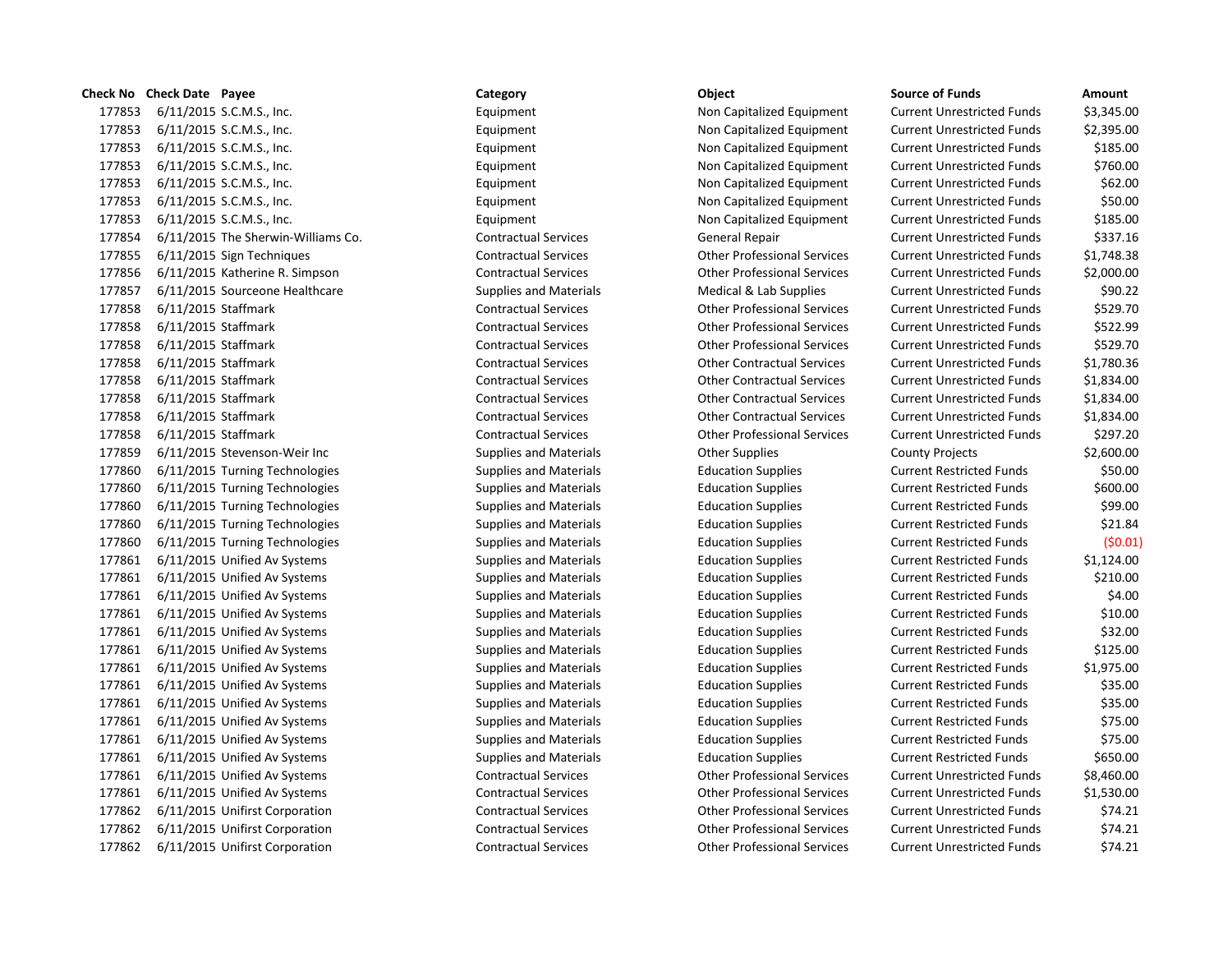6/11/2015 Valley Proteins, Inc Contractual Services Other Professional Services Current Unrestricted Funds \$275.00 6/11/2015 Ms. Emily H. Walker Contractual Services Other Professional Services Current Unrestricted Funds \$125.00 6/11/2015 Watson Tate Savory Architects Inc Permanent Improvements Fees, Arch, Eng & Other Unexpended Plant \$1,335.60 6/11/2015 Watson Tate Savory Architects Inc Permanent Improvements Reimbursables Unexpended Plant \$5.49 177866 6/11/2015 West Group **Equipment** Equipment Library Books, Maps & Film Current Unrestricted Funds \$714.64 6/11/2015 White Office Furniture Contractual Services Other Professional Services Current Unrestricted Funds \$2,000.00 6/11/2015 Woolpert Inc. Permanent Improvements Fees, Arch, Eng & Other Unexpended Plant \$6,068.00 6/11/2015 Xerox Corporation Contractual Services Printing Current Unrestricted Funds \$7,336.23 6/12/2015 Sled Contractual Services Other Professional Services Current Unrestricted Funds \$25.00 6/12/2015 Sled Contractual Services Other Professional Services Current Unrestricted Funds \$25.00 177872 6/12/2015 York Technical College Foundation Fixed Charges Rent Non State Current Unrestricted Funds \$1,666.66 177872 6/12/2015 York Technical College Foundation Fixed Charges Rent Non State Current Unrestricted Funds \$3,082.37 177872 6/12/2015 York Technical College Foundation Fixed Charges Rent Non State Current Unrestricted Funds \$1,607.53 6/15/2015 Fastenal Contractual Services Other Contractual Services Current Unrestricted Funds \$629.67 6/15/2015 Ontario Investments, Inc. Fixed Charges Rental Data Processing Equip Current Unrestricted Funds \$0.01 6/15/2015 Ontario Investments, Inc. Fixed Charges Rental Data Processing Equip Current Unrestricted Funds \$16,694.47 6/15/2015 Ontario Investments, Inc. Fixed Charges Rental Data Processing Equip Current Unrestricted Funds \$1,269.07 6/15/2015 Chester Rental Uniform Current Liabilities Uniform Current Unrestricted Funds \$27.84 6/15/2015 Chester Rental Uniform Current Liabilities Uniform Current Unrestricted Funds \$27.84 6/15/2015 Chester Rental Uniform Current Liabilities Uniform Current Unrestricted Funds \$27.84 6/15/2015 Chester Rental Uniform Current Liabilities Uniform Current Unrestricted Funds \$27.84 6/15/2015 Chester Rental Uniform Supplies and Materials Clothing Supplies Current Unrestricted Funds \$27.84 6/15/2015 Chester Rental Uniform Supplies and Materials Clothing Supplies Current Unrestricted Funds \$27.84 6/15/2015 Chester Rental Uniform Supplies and Materials Clothing Supplies Current Unrestricted Funds \$27.84 6/15/2015 Chester Rental Uniform Supplies and Materials Clothing Supplies Current Unrestricted Funds \$27.84 6/15/2015 Hampton Inn Travel Travel Current Unrestricted Funds \$120.99 6/15/2015 National Board of Surgical Technolo Contractual Services Other Professional Services Current Unrestricted Funds \$190.00 6/15/2015 Sysco Food Services of Charlotte Ll Supplies and Materials Food Supplies Current Unrestricted Funds (\$30.65) 6/15/2015 Sysco Food Services of Charlotte Ll Supplies and Materials Food Supplies Current Unrestricted Funds \$1,444.27 6/15/2015 Sysco Food Services of Charlotte Ll Supplies and Materials Food Supplies Current Unrestricted Funds \$1,140.81 6/15/2015 Sysco Food Services of Charlotte Ll Supplies and Materials Food Supplies Current Unrestricted Funds \$1,007.79 177879 6/15/2015 Sysco Food Services of Charlotte Ll Supplies and Materials Food Supplies Current Unrestricted Funds \$839.71 6/16/2015 Assessment Technologies Institute Contractual Services Other Professional Services Current Restricted Funds \$12,250.00 177890 6/16/2015 Herald Publishing Contractual Services Advertising Current Unrestricted Funds \$9.36 177890 6/16/2015 Herald Publishing Contractual Services Advertising Current Unrestricted Funds \$9.36 177890 6/16/2015 Herald Publishing enterty contractual Services and Advertising Current Unrestricted Funds \$9.36 177891 6/16/2015 Herald Publishing Contractual Services Advertising Current Unrestricted Funds \$4,191.52 177892 6/16/2015 Lancaster News Contractual Services Advertising Current Unrestricted Funds \$2,385.00 177892 6/16/2015 Lancaster News external contractual Services and Advertising Current Unrestricted Funds \$360.00 177892 6/16/2015 Lancaster News **Contractual Services** Advertising Current Unrestricted Funds \$658.16 6/16/2015 Phi Theta Kappa Honor Society Travel In State Registration Fee Current Unrestricted Funds \$100.00 6/16/2015 Phi Theta Kappa Honor Society Travel In State Registration Fee Current Unrestricted Funds \$100.00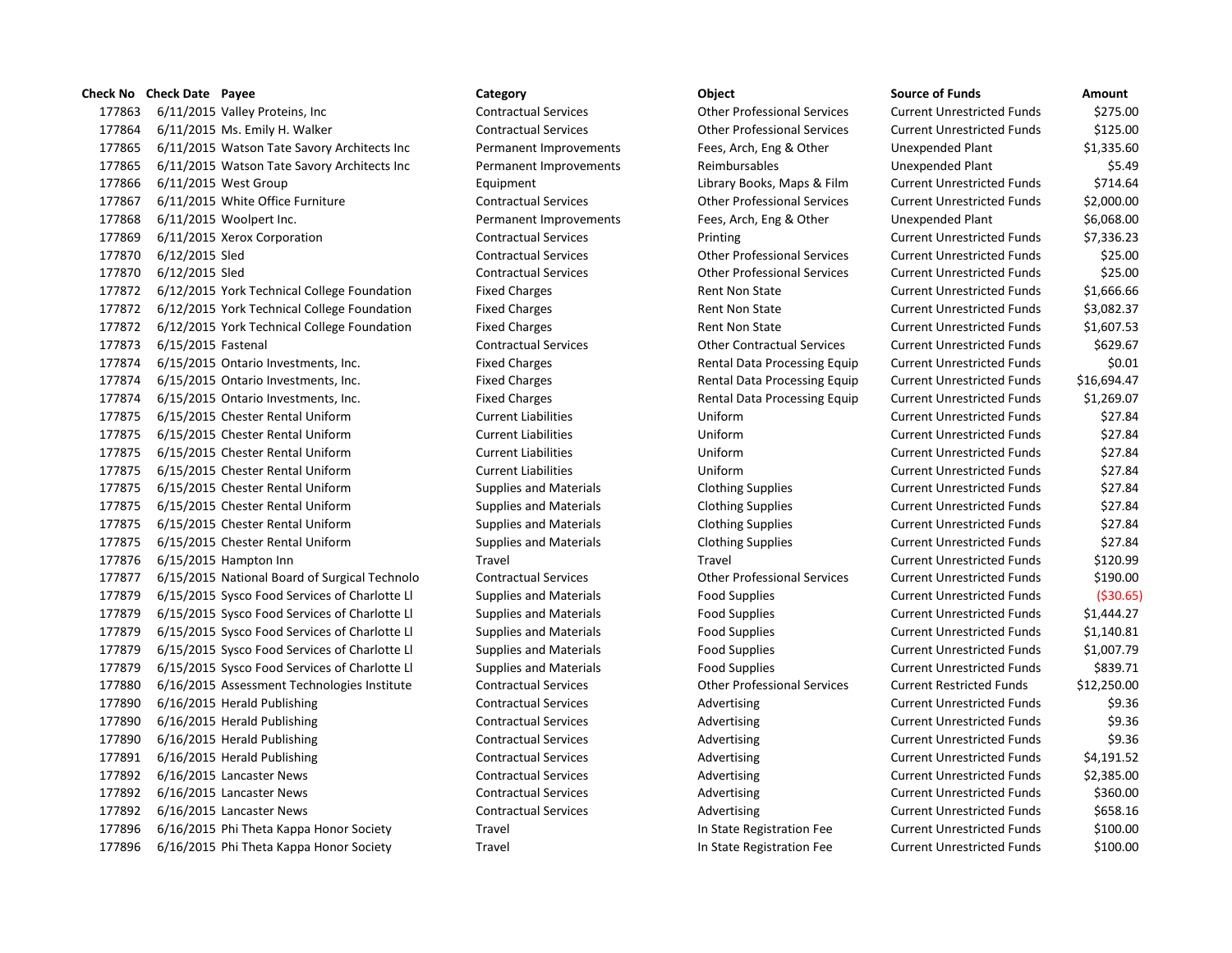## **Check No Check Date Payee Category Category Category Category Category Category Category Category Category Category Category Category Category Category Category Category Category Ca**

177913 6/18/2015 Bank of America Current Liabilities A/P Bank of America Current Liabilities A/P Bank of America 177916 6/18/2015 Sc Secretary of State Fixed Charges Fixed Charges Dues & Membership Fees Cu 177917 6/18/2015 Assessment Technologies Institute Op Revenue - Other Current Unres ATI Current Unrestricted Funds \$1,404.00 177917 6/18/2015 Assessment Technologies Institute Op Revenue - Other Current Unres ATI Current Current Bunds \$918.000 177918 6/18/2015 Chester Metropolitan District Contractual Services Utilities Utilities Cu 177918 6/18/2015 Chester Metropolitan District Contractual Services Utilities Utilities Cu 177921 6/19/2015 Sc Department of Motor Vehicles Fixed Charges Dues & Membership Fees Cu 177921 6/19/2015 Sc Department of Motor Vehicles Fixed Charges Dues & Membership Fees Cu 177921 6/19/2015 Sc Department of Motor Vehicles Fixed Charges Dues & Membership Fees Cu 177921 6/19/2015 Sc Department of Motor Vehicles Fixed Charges Dues & Membership Fees Cu 177926 6/22/2015 American Airlines, Inc. Current Assets Prepaid Expenses Current Assets 177926 6/22/2015 American Airlines, Inc. Current Assets Prepaid Expenses Current Assets 177926 6/22/2015 American Airlines, Inc. Current Assets Prepaid Expenses Current Assets 177926 6/22/2015 American Airlines, Inc. Current Assets Prepaid Expenses Current Assets 177926 6/22/2015 American Airlines, Inc. Current Assets Prepaid Expenses Current Assets 177926 6/22/2015 American Airlines, Inc. Current Assets Prepaid Expenses Current Assets 177926 6/22/2015 American Airlines, Inc. Travel Travel Current Current Current Current Current Current Current Cu 177926 6/22/2015 American Airlines, Inc. Travel Travel Current Current Current Current Current Current Current Cu 177926 6/22/2015 American Airlines, Inc. Travel Travel Current Current Current Current Current Current Current Cu 177926 6/22/2015 American Airlines, Inc. Travel Travel Current Current Current Current Current Current Current Cu 177926 6/22/2015 American Airlines, Inc. Travel Travel Current Current Current Current Current Current Current Cu 177927 6/22/2015 Council for Opportunity in Educatio Travel Travel Current Restriction Fees Current Restriction Fees 177928 6/22/2015 Surveillance, Resources, and Invest Contractual Services Current Contractual Services Current Current Contractual Services Current Unrestricted Funds \$817.500 Current Austricted Funds \$817.500 Current Fund 177930 6/22/2015 Acs Sound and Lighting Contractual Services Current Contractual Services Current Professional Services Cu 177930 6/22/2015 Acs Sound and Lighting Contractual Services Current Contractual Services Current Unrestricted Funds \$128.400 Current Professional Services Cu 177931 6/22/2015 Apple Inc **No. 2018** Equipment Equipment Non Capitalized Equipment Cu 177932 6/22/2015 Cipov Enterprises, Inc. Contractual Services Current Contractual Services Current Unrestricted Funds \$1,848.35 177932 6/22/2015 Cipov Enterprises, Inc. Contractual Services Current Contractual Services Current Professional Services Current Aurel 2000 177933 6/22/2015 Computer Comforts Inc Supplies and Materials Education Supplies **6** Cu 177933 6/22/2015 Computer Comforts Inc Supplies and Materials Education Supplies **Current Current Current Current Current Current Current Current Current Current Current Current Current Current Current Current Current Curr** 177933 6/22/2015 Computer Comforts Inc Supplies and Materials Education Supplies **Current Current Current Current Current Current Current Current Current Current Current Current Current Current Current Current Current Curr** 177933 6/22/2015 Computer Comforts Inc Supplies and Materials Education Supplies **Current Current Current Current Current Current Current Current Current Current Current Current Current Current Current Current Current Curr** 177933 6/22/2015 Computer Comforts Inc Supplies and Materials Education Supplies **Current Current Current Current Cu** 177933 6/22/2015 Computer Comforts Inc Supplies and Materials Education Supplies (Current Current Cu 177933 6/22/2015 Computer Comforts Inc Supplies and Materials Education Supplies **Current Current Current Current Current Current Current Current Current Current Current Current Current Current Current Current Current Curr** 177933 6/22/2015 Computer Comforts Inc Supplies and Materials Education Supplies **6** 6 177933 6/22/2015 Computer Comforts Inc Supplies and Materials Education Supplies **Current Restricted Funds & 120.0000** 177933 6/22/2015 Computer Comforts Inc Supplies and Materials Education Supplies **Education** Supplies Cu 177933 6/22/2015 Computer Comforts Inc Supplies and Materials Education Supplies **Education** Supplies Cu 177933 6/22/2015 Computer Comforts Inc Supplies and Materials Education Supplies 60.000 Current Restricted Fund 177933 6/22/2015 Computer Comforts Inc Supplies and Materials Education Supplies **Education** Supplies Cu 177933 6/22/2015 Computer Comforts Inc Supplies and Materials Education Supplies 60121015 Current Restricted Funds \$185.000

| urce of Funds            | Amount       |
|--------------------------|--------------|
| rrent Unrestricted Funds | \$200,927.85 |
| rrent Unrestricted Funds | \$25.00      |
| rrent Unrestricted Funds | \$1,404.00   |
| rrent Unrestricted Funds | \$918.00     |
| rrent Unrestricted Funds | \$259.04     |
| rrent Unrestricted Funds | \$83.78      |
| rrent Unrestricted Funds | \$50.00      |
| rrent Unrestricted Funds | \$20.00      |
| rrent Unrestricted Funds | \$20.00      |
| rrent Unrestricted Funds | \$20.00      |
| rrent Unrestricted Funds | \$264.70     |
| rrent Unrestricted Funds | \$361.06     |
| rrent Unrestricted Funds | \$498.70     |
| rrent Unrestricted Funds | \$391.70     |
| rrent Unrestricted Funds | \$284.70     |
| rrent Unrestricted Funds | \$574.70     |
| rrent Unrestricted Funds | \$496.70     |
| rrent Unrestricted Funds | \$539.70     |
| rrent Unrestricted Funds | \$539.70     |
| rrent Unrestricted Funds | \$451.70     |
| rrent Unrestricted Funds | \$271.70     |
| rrent Restricted Funds   | \$665.00     |
| rrent Unrestricted Funds | \$817.50     |
| rrent Unrestricted Funds | \$3,991.97   |
| rrent Unrestricted Funds | \$128.40     |
| rrent Restricted Funds   | \$2,504.00   |
| rrent Unrestricted Funds | \$1,848.35   |
| rrent Unrestricted Funds | \$2,250.00   |
| rrent Unrestricted Funds | \$4,280.00   |
| rrent Unrestricted Funds | \$720.00     |
| rrent Unrestricted Funds | \$1,272.00   |
| rrent Unrestricted Funds | \$0.00       |
| rrent Unrestricted Funds | \$200.00     |
| rrent Unrestricted Funds | \$785.00     |
| rrent Unrestricted Funds | \$144.00     |
| rrent Restricted Funds   | \$555.00     |
| rrent Restricted Funds   | \$120.00     |
| rrent Restricted Funds   | \$18.00      |
| rrent Restricted Funds   | \$159.00     |
| rrent Restricted Funds   | \$0.00       |
| rrent Restricted Funds   | \$25.00      |
| rrent Restricted Funds   | \$185.00     |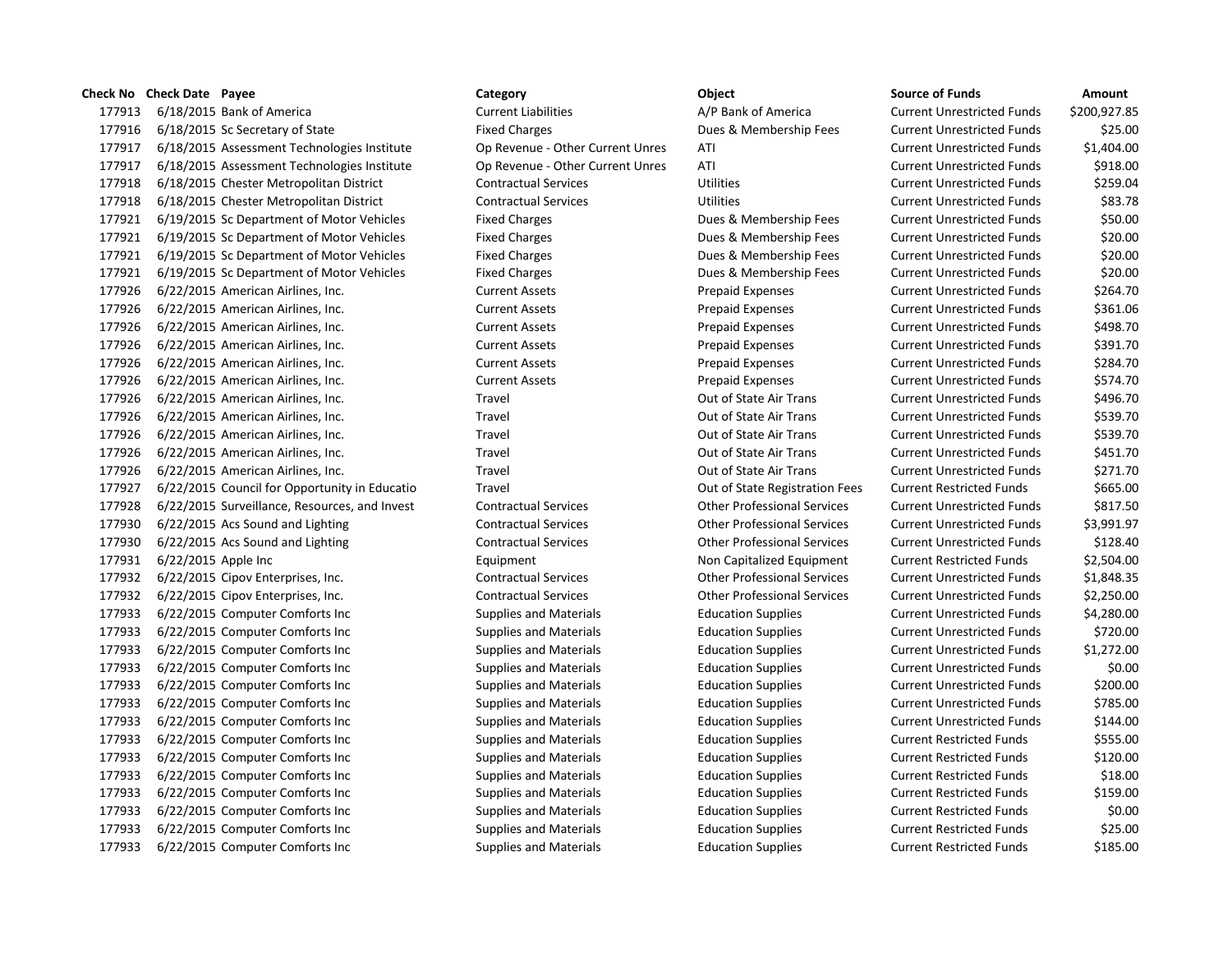6/22/2015 D2l, Ltd Contractual Services Other Professional Services Current Restricted Funds \$3,500.00 6/22/2015 D2l, Ltd Contractual Services Other Professional Services Current Restricted Funds \$2,500.00 6/22/2015 Dell Marketing Usa Lp Equipment Non Capitalized Equipment Unexpended Plant \$5,402.50 6/22/2015 Dell Marketing Usa Lp Equipment Non Capitalized Equipment Unexpended Plant \$0.01 6/22/2015 William A. Dixon Contractual Services Other Professional Services Current Unrestricted Funds \$550.00 177937 6/22/2015 Eagle Wood, Inc external permanent Improvements Other Permanent Imp Unexpended Plant \$34,482.36 6/22/2015 Elsevier Review and Testing Contractual Services Other Professional Services Current Restricted Funds \$686.00 6/22/2015 ESP Associates PA Permanent Improvements Fees, Arch, Eng & Other Unexpended Plant \$247.50 6/22/2015 ESP Associates PA Permanent Improvements Reimbursables Unexpended Plant \$11.61 6/22/2015 ESP Associates PA Permanent Improvements Fees, Arch, Eng & Other Unexpended Plant \$291.00 6/22/2015 Gala Affairs Party Rentals Contractual Services Other Professional Services Current Unrestricted Funds \$150.00 6/22/2015 Gala Affairs Party Rentals Contractual Services Other Professional Services Current Unrestricted Funds \$3.00 6/22/2015 Gala Affairs Party Rentals Contractual Services Other Professional Services Current Unrestricted Funds \$3.00 6/22/2015 Gala Affairs Party Rentals Contractual Services Other Professional Services Current Unrestricted Funds \$250.00 6/22/2015 Gala Affairs Party Rentals Contractual Services Other Professional Services Current Unrestricted Funds \$87.50 6/22/2015 Gala Affairs Party Rentals Contractual Services Other Professional Services Current Unrestricted Funds \$460.00 6/22/2015 Gala Affairs Party Rentals Contractual Services Other Professional Services Current Unrestricted Funds \$160.00 6/22/2015 Gala Affairs Party Rentals Contractual Services Other Professional Services Current Unrestricted Funds \$30.00 6/22/2015 Gala Affairs Party Rentals Contractual Services Other Professional Services Current Unrestricted Funds \$60.00 6/22/2015 Gala Affairs Party Rentals Contractual Services Other Professional Services Current Unrestricted Funds \$150.00 6/22/2015 Gala Affairs Party Rentals Contractual Services Other Professional Services Current Unrestricted Funds \$16.00 6/22/2015 Gala Affairs Party Rentals Contractual Services Other Professional Services Current Unrestricted Funds \$500.00 6/22/2015 Gala Affairs Party Rentals Contractual Services Other Professional Services Current Unrestricted Funds \$48.00 6/22/2015 Graybar Electric Co Supplies and Materials Maintenance Supplies Current Unrestricted Funds \$2,639.00 177941 6/22/2015 Graybar Electric Co Contractual Services General Repair Current Unrestricted Funds \$142.86 6/22/2015 Gregg's Pelican SnoBalls, LLC Contractual Services Other Professional Services Current Unrestricted Funds \$745.00 6/22/2015 Gruber Power Services Supplies and Materials Major Supplies Current Unrestricted Funds \$810.00 177944 6/22/2015 Higheredjobs.Com Contractual Services Advertising Current Unrestricted Funds \$895.00 6/22/2015 Hinkel, Inc Contractual Services Other Professional Services Current Unrestricted Funds \$151.00 6/22/2015 Hinkel, Inc Contractual Services Other Professional Services Current Unrestricted Funds \$63.00 6/22/2015 Hinkel, Inc Contractual Services Other Professional Services Current Unrestricted Funds \$75.00 6/22/2015 Hinkel, Inc Contractual Services Other Professional Services Current Unrestricted Funds \$200.00 6/22/2015 Irvine Access Floors, Inc. Contractual Services Other Professional Services Current Unrestricted Funds \$3,975.00 6/22/2015 Jumpin' Jacks Party Rentals Inc. Current Assets Prepaid Expenses Current Unrestricted Funds (\$2,166.24) 6/22/2015 Jumpin' Jacks Party Rentals Inc. Contractual Services Other Professional Services Current Unrestricted Funds \$1,200.00 6/22/2015 Jumpin' Jacks Party Rentals Inc. Contractual Services Other Professional Services Current Unrestricted Funds \$1,300.00 6/22/2015 Jumpin' Jacks Party Rentals Inc. Contractual Services Other Professional Services Current Unrestricted Funds \$525.00 6/22/2015 Jumpin' Jacks Party Rentals Inc. Contractual Services Other Professional Services Current Unrestricted Funds \$575.00 6/22/2015 Jumpin' Jacks Party Rentals Inc. Contractual Services Other Professional Services Current Unrestricted Funds \$75.00 6/22/2015 Jumpin' Jacks Party Rentals Inc. Contractual Services Other Professional Services Current Unrestricted Funds \$99.00 6/22/2015 Jumpin' Jacks Party Rentals Inc. Contractual Services Other Professional Services Current Unrestricted Funds \$90.00

**Check No Check Date Payee Category Object Source of Funds Amount** 6/22/2015 Jumpin' Jacks Party Rentals Inc. Contractual Services Other Professional Services Current Unrestricted Funds \$130.00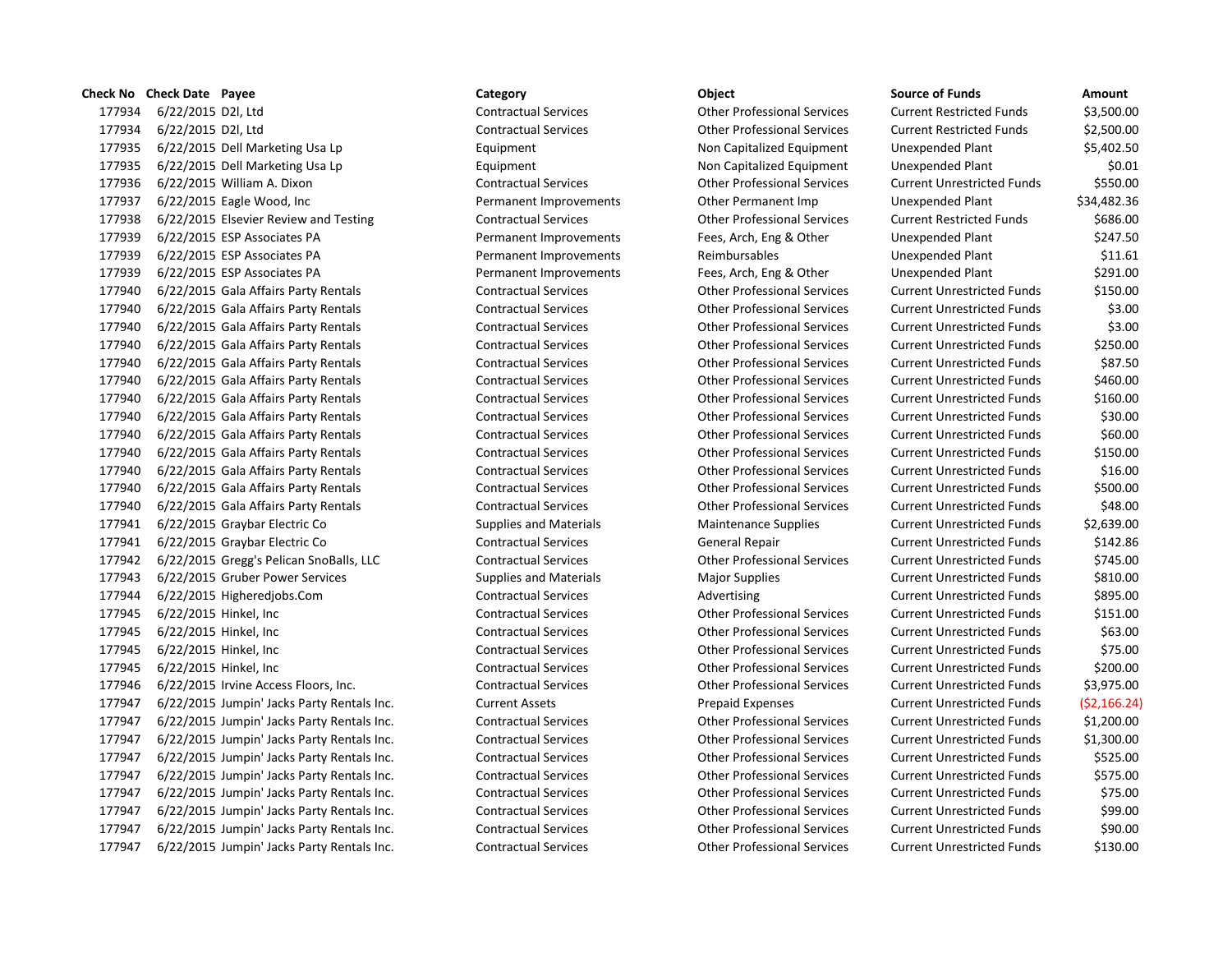177947 6/22/2015 Jumpin' Jacks Party Rentals Inc. Contractual Services Other Professional Services Current Unrestricted Funds \$39.95 177947 6/22/2015 Jumpin' Jacks Party Rentals Inc. Contractual Services Other Professional Services Current Unrestricted Funds \$130.00 177948 6/22/2015 Logo Works Contractual Services Other Professional Services Current Unrestricted Funds \$247.50 177948 6/22/2015 Logo Works Contractual Services Other Professional Services Current Unrestricted Funds \$717.00 177948 6/22/2015 Logo Works Contractual Services Other Professional Services Current Unrestricted Funds \$165.00 177948 6/22/2015 Logo Works Contractual Services Other Professional Services Current Unrestricted Funds \$94.29 177948 6/22/2015 Logo Works **Supplies and Materials** Food Supplies Food Supplies Current Unrestricted Funds \$462.50 177949 6/22/2015 MCON Construction **Permanent Improvements** Other Permanent Imp Unexpended Plant \$91,096.37 177950 6/22/2015 S F I Electronics Inc Supplies and Materials Other Supplies Current Unrestricted Funds \$1,920.96 177950 6/22/2015 S F I Electronics Inc Supplies and Materials Other Supplies Current Unrestricted Funds \$1,150.26 177950 6/22/2015 S F I Electronics Inc Supplies and Materials Current Unrestricted Funds 5671.71 177950 6/22/2015 S F I Electronics Inc Supplies and Materials Other Supplies Current Unrestricted Funds \$20.00 177951 6/22/2015 Solid Structures Llc Permanent Improvements Renov of Build & Add Unexpended Plant \$275,176.70 177952 6/22/2015 Southern Builders of York County In Permanent Improvements Renov of Build & Add Unexpended Plant \$20,506.65 177953 6/22/2015 Southern Electric of the Carolinas Contractual Services Other Professional Services County Projects \$4,839.00 177953 6/22/2015 Southern Electric of the Carolinas Contractual Services Other Professional Services County Projects \$2,397.20 177954 6/22/2015 Tg&r Landscape Group Permanent Improvements Other Permanent Imp Unexpended Plant \$3,180.00 177955 6/22/2015 Troxell Communications Supplies and Materials Major Supplies Unexpended Plant \$2,494.25 177956 6/22/2015 White Office Furniture Supplies and Materials Education Supplies Current Restricted Funds \$544.00 177956 6/22/2015 White Office Furniture Supplies and Materials Current Unrestricted Funds \$868.56 177956 6/22/2015 White Office Furniture Supplies and Materials Current Unrestricted Funds \$8,778.00 177956 6/22/2015 White Office Furniture Supplies and Materials Current Unrestricted Funds 561,064.83 177956 6/22/2015 White Office Furniture Supplies and Materials Other Supplies Current Unrestricted Funds \$16,585.26 177956 6/22/2015 White Office Furniture Supplies and Materials Other Supplies Current Unrestricted Funds \$1,361.12 177956 6/22/2015 White Office Furniture Supplies and Materials Current Unrestricted Funds 52,733.52 177956 6/22/2015 White Office Furniture Supplies and Materials Current Unrestricted Funds 52.204.30 177962 6/24/2015 Act Compass/Esl Course Placement Se Contractual Services Other Professional Services Current Unrestricted Funds \$288.50 177962 6/24/2015 Act Compass/Esl Course Placement Se Contractual Services Other Professional Services Current Unrestricted Funds \$138.00 177962 6/24/2015 Act Compass/Esl Course Placement Se Contractual Services Other Professional Services Current Unrestricted Funds \$131.50 177962 6/24/2015 Act Compass/Esl Course Placement Se Contractual Services Other Professional Services Current Unrestricted Funds \$193.20 177963 6/24/2015 Advanced Door Systems Contractual Services General Repair Current Unrestricted Funds \$393.24 177964 6/24/2015 Airgas Usa, Llc Supplies and Materials Education Supplies Current Unrestricted Funds \$163.31 177964 6/24/2015 Airgas Usa, Llc Supplies and Materials Education Supplies Current Unrestricted Funds \$333.46 177964 6/24/2015 Airgas Usa, Llc Supplies and Materials Education Supplies Current Unrestricted Funds \$89.77 177965 6/24/2015 Ameripride Services Inc Supplies and Materials Major Supplies Current Unrestricted Funds \$69.82 177965 6/24/2015 Ameripride Services Inc Supplies and Materials Major Supplies Magior Supplies Current Unrestricted Funds \$105.22 177965 6/24/2015 Ameripride Services Inc Supplies and Materials Major Supplies Magior Supplies Current Unrestricted Funds \$37.45 177966 6/24/2015 Anderson Stamp and Engraving Supplies and Materials Current Unrestricted Funds 518.31 (177966 6 177966 6/24/2015 Anderson Stamp and Engraving Supplies and Materials Current Unrestricted Funds 528.64 177966 6/24/2015 Anderson Stamp and Engraving Supplies and Materials Current Unrestricted Funds 559.64 177966 6/24/2015 Anderson Stamp and Engraving Supplies and Materials Current Unrestricted Funds 518.30 177967 6/24/2015 Boans Locksmith Shop Contractual Services Other Professional Services Current Unrestricted Funds \$100.00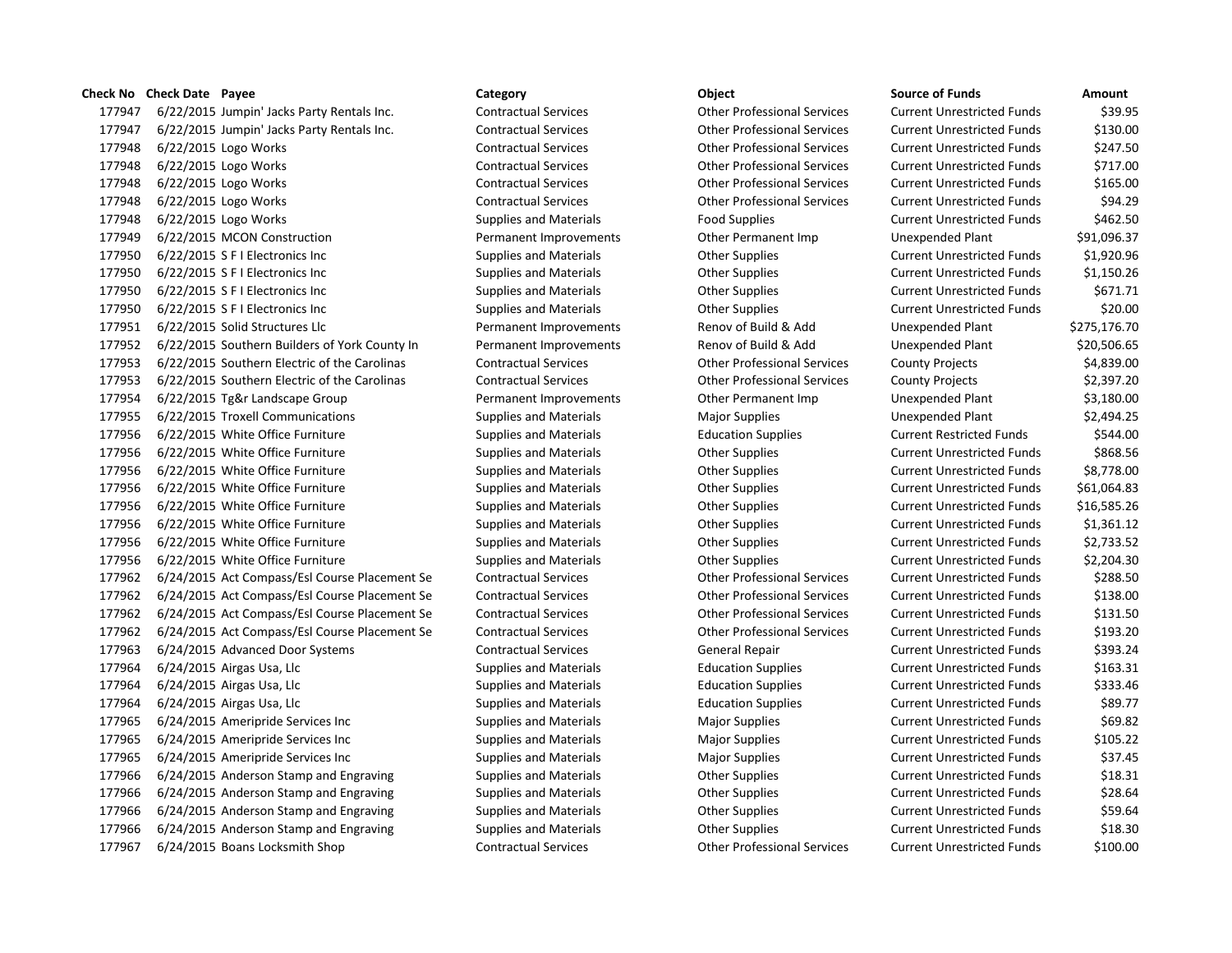## **Check No Check Date Payee Category Category Category Category Category Category Category CALC**

177968 6/24/2015 C C Dickson Current Current Contractual Services General Repair Current Unrestricted Funds \$2 177969 6/24/2015 Canon Solutions America Inc Fixed Charges Rental Other Rental Other Current Current Current Cu 177969 6/24/2015 Canon Solutions America Inc Supplies and Materials Photocopy Supplies Current Current Current Cu 177970 6/24/2015 Caretaker Management Service Inc Contractual Services Current Contractual Services Current Cu 177970 6/24/2015 Caretaker Management Service Inc Contractual Services Current Contractual Services Cu 177971 6/24/2015 Carrier Corporation Contractual Services Current Contractual Services Current Unrestricted Funds \$942.500 Current Professional Services Cu 177972 6/24/2015 Charlotte Paint Company Inc Contractual Services Current Contractual Services Current Unrestricted Funds \$7,837.000 Current Unrestricted Funds \$7,837.000 Current Units \$7,837.000 Current Unrestricted Funds 177973 6/24/2015 Chef's Catering Supplies and Materials Food Supplies Food Supplies Current Current Current Cu 177973 6/24/2015 Chef's Catering Supplies and Materials Food Supplies Food Supplies Food Supplies Cu 177973 6/24/2015 Chef's Catering Supplies and Materials Food Supplies Food Supplies Food Supplies Cu 177974 6/24/2015 City Electric Accounts - Sc Contractual Services Current Current Other Professional Services Cu 177975 6/24/2015 Cline Brandt Kochenower and Company Contractual Services Auditing, Acct, Fin. Services Cu 177976 6/24/2015 Concrete Restoration & Engraving Permanent Improvements Renov of Build & Add Unexpended Plant 177977 6/24/2015 Corporate Strategies by Skillpath Contractual Services Education & Training Serv Cu 177978 6/24/2015 D2l, Ltd Contractual Services Current Contractual Services Current Unrestricted Funds & Current Unrestricted Funds & Current Unrestricted Funds & Current Unrestricted Funds & Current Unrestricted Funds & C 177978 6/24/2015 D2l, Ltd Contractual Services Other Professional Services Current Unrestricted Funds \$3,140.00 177978 6/24/2015 D2l, Ltd Contractual Services Current Contractual Services Current Unrestricted Funds & 1,416 177978 6/24/2015 D2l, Ltd Contractual Services Current Contractual Services Current Unrestricted Funds & 1,416 177979 6/24/2015 Data Network Solutions Inc Contractual Services Other Professional Services Current Unrestricted Funds \$1,800.00 177980 6/24/2015 Dell Computer Corporation Contractual Services Other Professional Services Current Unrestricted Funds \$6,780.00 177981 6/24/2015 Eastern Refrigeration Service, Inc Contractual Services Current Contractual Services Current Cu 177982 6/24/2015 Ellucian Inc Contractual Services Other Professional Services Current Unrestricted Funds \$1,704.00 177982 6/24/2015 Ellucian Inc Contractual Services Current Contractual Services Current Unrestricted Funds & S 177982 6/24/2015 Ellucian Inc Contractual Services Current Contractual Services Current Unrestricted Funds \$9, 177982 6/24/2015 Ellucian Inc Contractual Services Current Current Other Professional Services Current Unrestricted Funds & 2,836.000 Current Unrestricted Funds \$2,836.000 Current Unrestricted Funds \$2,836.000 Current Unre 177983 6/24/2015 The Equipment Room Supplies and Materials Current Clothing Supplies Current Current Current Cu 177984 6/24/2015 ESP Associates PA **Permanent Improvements** Reimbursables Reimbursables 177984 6/24/2015 ESP Associates PA **Permanent Improvements** Fees, Arch, Eng & Other Unexpended Plant & 2,071.000 177985 6/24/2015 Fort Mill B B Q Comp. Supplies and Materials Food Supplies Food Supplies Current Cu 177985 6/24/2015 Fort Mill B B Q Comp. Supplies and Materials Food Supplies Food Supplies Fort Mill B B Q Comp. 177986 6/24/2015 Fortune Academy Inc Contractual Services Current Contractual Services Current Unrestricted Funds & Gu 177986 6/24/2015 Fortune Academy Inc Contractual Services Current Contractual Services Current Unrestricted Funds & Cu 177986 6/24/2015 Fortune Academy Inc Contractual Services Current Contractual Services Current Unrestricted Funds \$8,268.000 177986 6/24/2015 Fortune Academy Inc Contractual Services Current Contractual Services Current Unrestricted Funds & Cu 177987 6/24/2015 George Scott and Associates, Inc Contractual Services General Repair Current Unrestricted Funds \$2,050.00 177988 6/24/2015 Graybar Electric Co Contractual Services General Repair Current Current Current Action Current Mu 177988 6/24/2015 Graybar Electric Co Contractual Services General Repair Current Current Current Action Current Action Current Action Current Action Current Action Current Action Current Action Current Action Current Actio 177989 6/24/2015 Greens Commercial Cleaning, Inc. Contractual Services Current Contractual Services Cu 177990 6/24/2015 Jacksons Kitchen Supplies and Materials Food Supplies Food Supplies Current Current Current Cu 177990 6/24/2015 Jacksons Kitchen Supplies and Materials Food Supplies Food Supplies Current Current Current Cu 177991 6/24/2015 Jer Group Inc Contractual Services Current Contractual Services Current Unrestricted Funds \$1, 177992 6/24/2015 Johnson Controls Inc Contractual Services Other Contractual Services Current Unrestricted Funds \$682.50

| <b>purce of Funds</b>     | Amount     |
|---------------------------|------------|
| urrent Unrestricted Funds | \$233.38   |
| urrent Unrestricted Funds | \$35.94    |
| urrent Unrestricted Funds | \$211.48   |
| urrent Unrestricted Funds | \$1,205.00 |
| urrent Unrestricted Funds | \$400.00   |
| urrent Unrestricted Funds | \$942.50   |
| urrent Unrestricted Funds | \$7,837.00 |
| urrent Unrestricted Funds | \$231.33   |
| urrent Unrestricted Funds | \$339.34   |
| urrent Unrestricted Funds | \$345.56   |
| urrent Unrestricted Funds | \$547.00   |
| urrent Unrestricted Funds | \$6,000.00 |
| nexpended Plant           | \$1,750.00 |
| urrent Unrestricted Funds | \$5,200.00 |
| urrent Unrestricted Funds | \$3,140.00 |
| urrent Unrestricted Funds | \$3,140.00 |
| urrent Unrestricted Funds | \$1,416.67 |
| urrent Unrestricted Funds | \$1,416.67 |
| urrent Unrestricted Funds | \$1,800.00 |
| urrent Unrestricted Funds | \$6,780.00 |
| urrent Unrestricted Funds | \$390.05   |
| urrent Unrestricted Funds | \$1,704.00 |
| urrent Unrestricted Funds | \$3,360.00 |
| urrent Unrestricted Funds | \$9,450.00 |
| urrent Unrestricted Funds | \$2,835.00 |
| urrent Unrestricted Funds | \$34.56    |
| nexpended Plant           | \$18.40    |
| nexpended Plant           | \$2,071.00 |
| urrent Unrestricted Funds | \$483.00   |
| urrent Unrestricted Funds | \$307.45   |
| urrent Unrestricted Funds | \$696.00   |
| urrent Unrestricted Funds | \$6,545.50 |
| urrent Unrestricted Funds | \$8,268.00 |
| urrent Unrestricted Funds | \$870.00   |
| urrent Unrestricted Funds | \$2,050.00 |
| urrent Unrestricted Funds | \$136.81   |
| urrent Unrestricted Funds | \$110.25   |
| urrent Unrestricted Funds | \$200.00   |
| urrent Unrestricted Funds | \$412.63   |
| urrent Unrestricted Funds | \$1,052.40 |
| urrent Unrestricted Funds | \$1,294.00 |
| irrent Unrestricted Funds | \$682.50   |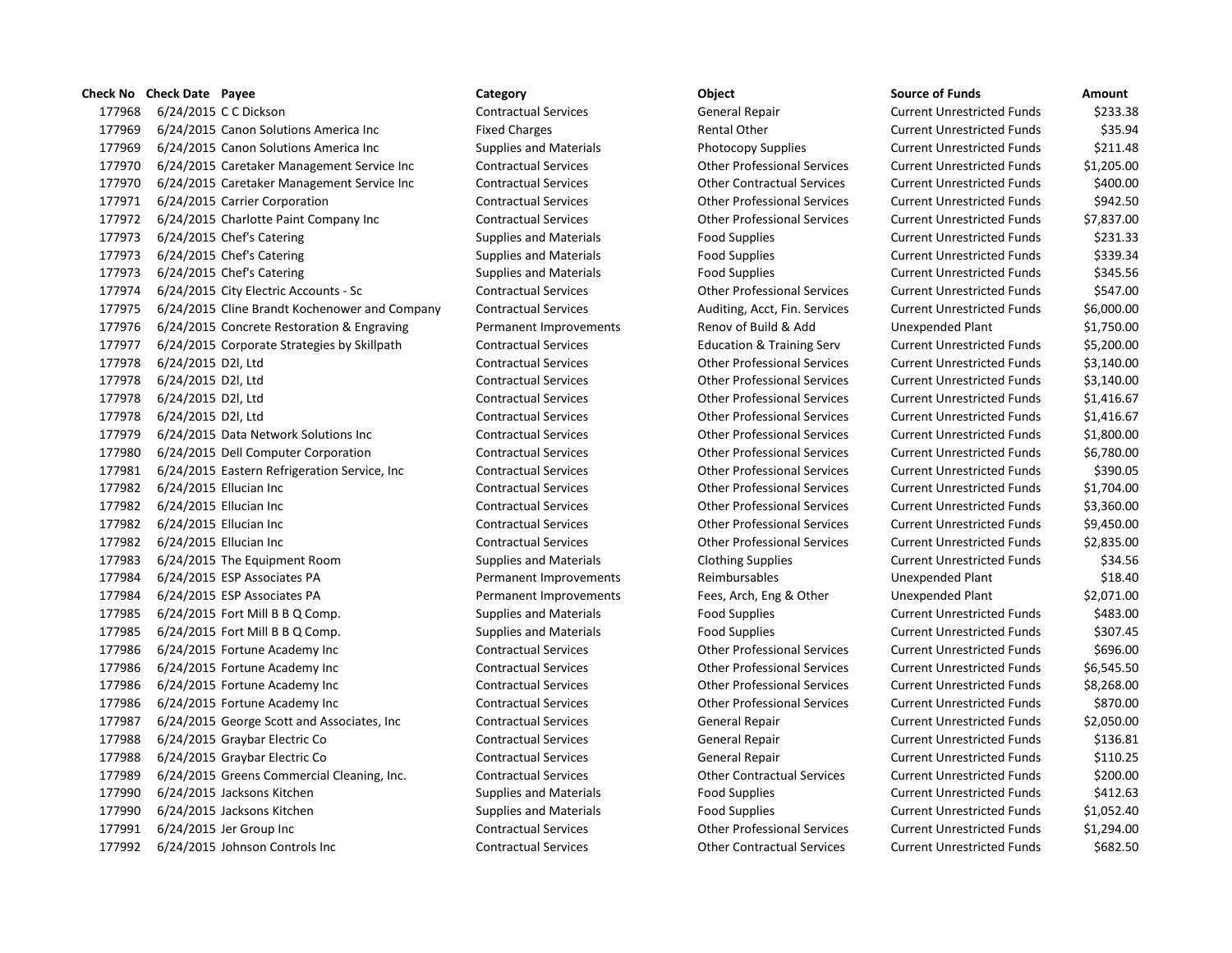## **Check No Check Date Payee Category Category Category Category Category Category Category Check No Check Date Check No Check Date Amount**

177992 6/24/2015 Johnson Controls Inc Contractual Services Other Contractual Services Current Unrestricted Funds \$1,034.00 177993 6/24/2015 Kone Inc. 6082 Contractual Services Other Contractual Services Current Unrestricted Funds \$440.00 177994 6/24/2015 Love Security Services Inc Contractual Services Other Contractual Services Current Unrestricted Funds \$432.00 177994 6/24/2015 Love Security Services Inc Contractual Services Other Contractual Services Current Unrestricted Funds \$432.00 177994 6/24/2015 Love Security Services Inc Contractual Services Other Contractual Services Current Unrestricted Funds \$486.00 177994 6/24/2015 Love Security Services Inc Contractual Services Other Professional Services Current Unrestricted Funds \$540.00 177994 6/24/2015 Love Security Services Inc Contractual Services Other Professional Services Current Unrestricted Funds \$367.20 177994 6/24/2015 Love Security Services Inc Contractual Services Other Professional Services Current Unrestricted Funds \$540.00 177995 6/24/2015 Larry Lovett Contractual Services Other Professional Services Current Unrestricted Funds \$145.00 177996 6/24/2015 Lowes Home Centers Contractual Services General Repair Current Unrestricted Funds 5588.54 177999 6/25/2015 Barnes and Noble College Bookstore Current Liabilities A/P Student Barnes & Noble Current Unrestricted Funds \$111,142.11 178000 6/25/2015 Boykin and Davis Llc Contractual Services Legal Services Current Unrestricted Funds \$1,277.20 178001 6/25/2015 Chester Rental Uniform Current Liabilities Uniform Current Unrestricted Funds \$27.84 178001 6/25/2015 Chester Rental Uniform Current Liabilities Uniform Current Unrestricted Funds \$27.84 178001 6/25/2015 Chester Rental Uniform Current Liabilities Uniform Current Unrestricted Funds \$27.84 178001 6/25/2015 Chester Rental Uniform Current Liabilities Uniform Current Unrestricted Funds \$27.84 178001 6/25/2015 Chester Rental Uniform Supplies and Materials Clothing Supplies Current Unrestricted Funds \$27.84 178001 6/25/2015 Chester Rental Uniform Supplies and Materials Clothing Supplies Current Unrestricted Funds \$27.84 178001 6/25/2015 Chester Rental Uniform Supplies and Materials Clothing Supplies Current Unrestricted Funds \$27.84 178001 6/25/2015 Chester Rental Uniform Supplies and Materials Clothing Supplies Current Unrestricted Funds \$27.84 178007 6/26/2015 Academic Marketing Services, LLC Current Assets Prepaid Expenses Current Unrestricted Funds \$12,950.01 178009 6/26/2015 City Club of Rock Hill Fixed Charges Fixed Charges Dues & Membership Fees Current Unrestricted Funds \$66.66 178010 6/26/2015 Dene D. DuPre Contractual Services Education & Training Serv Current Unrestricted Funds \$90.95 178013 6/26/2015 Herald Publishing Contractual Services Advertising Current Unrestricted Funds \$1,963.64 178013 6/26/2015 Herald Publishing Contractual Services Advertising Current Unrestricted Funds \$2,420.00 178013 6/26/2015 Herald Publishing Contractual Services Advertising Current Unrestricted Funds \$7,612.02 178014 6/26/2015 Herald Publishing Contractual Services Advertising Current Unrestricted Funds \$9.36 178014 6/26/2015 Herald Publishing Contractual Services Advertising Current Unrestricted Funds \$9.36 178014 6/26/2015 Herald Publishing Contractual Services Advertising Current Unrestricted Funds \$9.36 178014 6/26/2015 Herald Publishing Contractual Services Advertising Current Unrestricted Funds \$9.36 178014 6/26/2015 Herald Publishing Contractual Services Advertising Current Unrestricted Funds \$9.36 178014 6/26/2015 Herald Publishing Contractual Services Advertising Current Unrestricted Funds \$9.36 178014 6/26/2015 Herald Publishing Contractual Services Advertising Current Unrestricted Funds \$9.36 178014 6/26/2015 Herald Publishing Contractual Services Advertising Current Unrestricted Funds \$9.36 178014 6/26/2015 Herald Publishing Contractual Services Advertising Current Unrestricted Funds \$9.36 178014 6/26/2015 Herald Publishing Contractual Services Advertising Current Unrestricted Funds \$9.36 178014 6/26/2015 Herald Publishing Contractual Services Advertising Current Unrestricted Funds \$9.36 178014 6/26/2015 Herald Publishing Contractual Services Advertising Current Unrestricted Funds \$9.36 178014 6/26/2015 Herald Publishing Contractual Services Advertising Current Unrestricted Funds \$9.36 178015 6/26/2015 Lancaster News Contractual Services Advertising Current Unrestricted Funds \$4,397.91 178015 6/26/2015 Lancaster News **Contractual Services** Advertising Current Unrestricted Funds \$0.00 178022 6/26/2015 Sc Department of Motor Vehicles Contractual Services Other Professional Services Current Unrestricted Funds \$25.00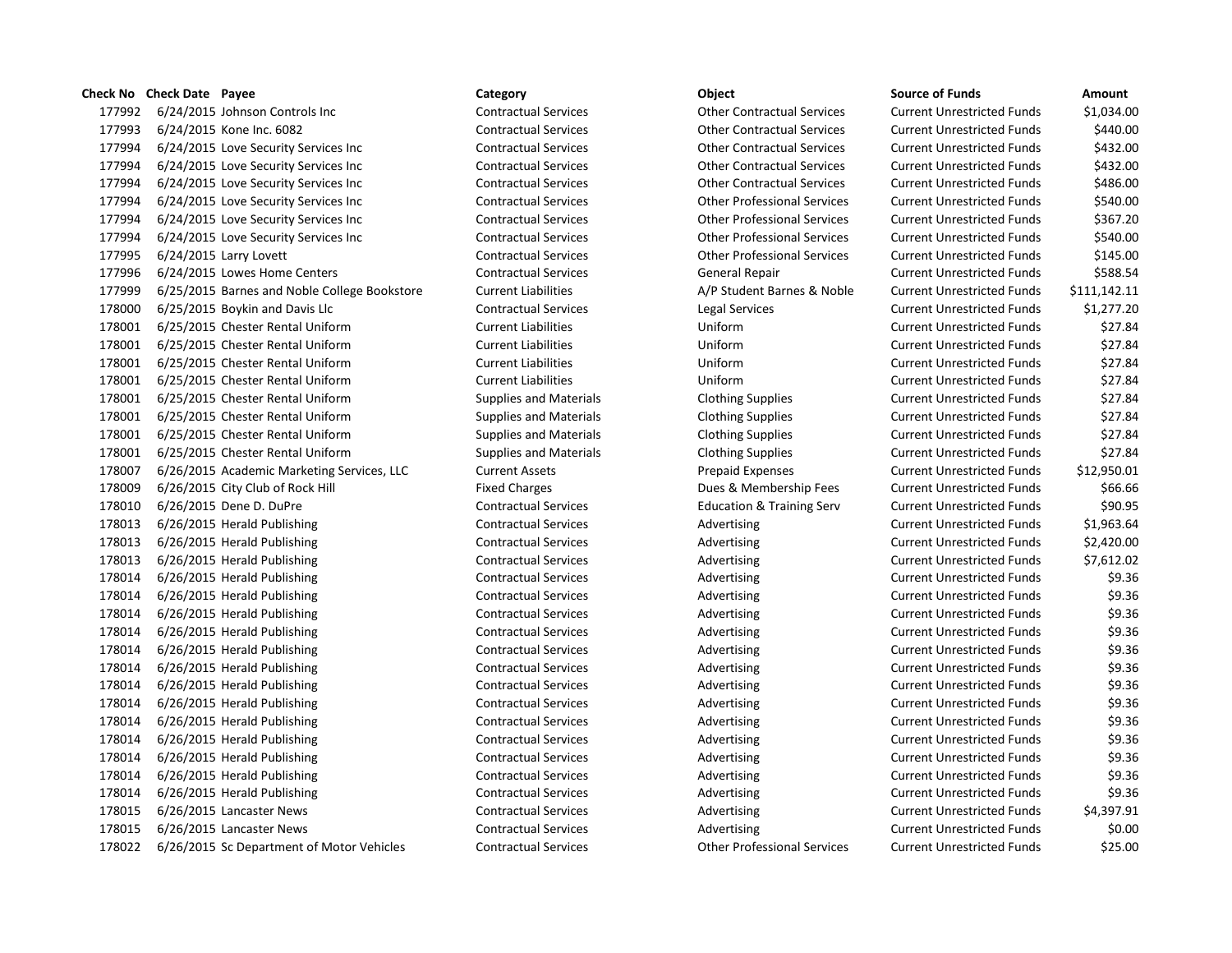|        | <b>Check No</b> Check Date Payee |                                         | Category                      | Object                            | <b>Source of Funds</b>            | Amount      |
|--------|----------------------------------|-----------------------------------------|-------------------------------|-----------------------------------|-----------------------------------|-------------|
| 178024 |                                  | 6/26/2015 U.S. Postal Service           | <b>Supplies and Materials</b> | Postage                           | <b>Current Unrestricted Funds</b> | \$410.00    |
| 178027 |                                  | 6/29/2015 Kwiky Kafe                    | <b>Supplies and Materials</b> | <b>Food Supplies</b>              | <b>Current Restricted Funds</b>   | \$1,625.00  |
| 178027 | 6/29/2015 Kwiky Kafe             |                                         | <b>Supplies and Materials</b> | <b>Food Supplies</b>              | <b>Current Restricted Funds</b>   | \$0.00      |
| 178028 |                                  | 6/29/2015 Malwarebytes Corporation      | <b>Contractual Services</b>   | <b>Other Contractual Services</b> | <b>Current Unrestricted Funds</b> | \$7,332.00  |
| 178031 |                                  | 6/30/2015 Chester Metropolitan District | <b>Contractual Services</b>   | <b>Utilities</b>                  | <b>Current Unrestricted Funds</b> | \$65.49     |
| 178033 |                                  | 6/30/2015 Business Card                 | Travel                        | In State Lodging                  | <b>Current Unrestricted Funds</b> | \$82.08     |
| 178033 |                                  | 6/30/2015 Business Card                 | Travel                        | In State Misc Travel Exp          | <b>Current Unrestricted Funds</b> | \$21.50     |
| 178033 |                                  | 6/30/2015 Business Card                 | Travel                        | In State Misc Travel Exp          | <b>Current Unrestricted Funds</b> | \$18.52     |
| 178033 |                                  | 6/30/2015 Business Card                 | Travel                        | In State Lodging                  | <b>Current Unrestricted Funds</b> | \$417.09    |
| 178033 |                                  | 6/30/2015 Business Card                 | Travel                        | In State Lodging                  | <b>Current Unrestricted Funds</b> | \$127.12    |
| 178033 |                                  | 6/30/2015 Business Card                 | Travel                        | In State Lodging                  | <b>Current Unrestricted Funds</b> | \$127.12    |
| 178033 |                                  | 6/30/2015 Business Card                 | Travel                        | Out of State Lodging              | <b>Current Unrestricted Funds</b> | \$852.42    |
| 178033 |                                  | 6/30/2015 Business Card                 | Travel                        | Out of State Lodging              | <b>Current Unrestricted Funds</b> | \$1,136.56  |
| 178033 |                                  | 6/30/2015 Business Card                 | Travel                        | Out of State Lodging              | <b>Current Unrestricted Funds</b> | \$207.64    |
| 178033 |                                  | 6/30/2015 Business Card                 | Travel                        | Out of State Lodging              | <b>Current Unrestricted Funds</b> | \$1,136.56  |
| 178033 |                                  | 6/30/2015 Business Card                 | Travel                        | Out of State Lodging              | <b>Current Unrestricted Funds</b> | \$691.05    |
| 178033 |                                  | 6/30/2015 Business Card                 | Travel                        | Out of State Lodging              | <b>Current Unrestricted Funds</b> | \$697.44    |
| 178033 |                                  | 6/30/2015 Business Card                 | Travel                        | Out of State Lodging              | <b>Current Unrestricted Funds</b> | \$1,145.72  |
| 178033 |                                  | 6/30/2015 Business Card                 | Travel                        | Out of State Lodging              | <b>Current Unrestricted Funds</b> | \$580.53    |
| 178033 |                                  | 6/30/2015 Business Card                 | Travel                        | Out of State Air Trans            | <b>Current Unrestricted Funds</b> | \$50.00     |
| 178033 |                                  | 6/30/2015 Business Card                 | Travel                        | Out of State Air Trans            | <b>Current Unrestricted Funds</b> | \$50.00     |
| 178033 |                                  | 6/30/2015 Business Card                 | Travel                        | Out of State Air Trans            | <b>Current Unrestricted Funds</b> | \$50.00     |
| 178033 |                                  | 6/30/2015 Business Card                 | Travel                        | Out of State Air Trans            | <b>Current Unrestricted Funds</b> | \$50.00     |
| 178033 |                                  | 6/30/2015 Business Card                 | <b>Supplies and Materials</b> | <b>Other Supplies</b>             | <b>Current Unrestricted Funds</b> | \$86.13     |
| 178033 |                                  | 6/30/2015 Business Card                 | Travel                        | In State Lodging                  | <b>Current Unrestricted Funds</b> | \$359.98    |
| 178033 |                                  | 6/30/2015 Business Card                 | Travel                        | In State Lodging                  | <b>Current Unrestricted Funds</b> | \$93.06     |
| 178033 |                                  | 6/30/2015 Business Card                 | Travel                        | In State Misc Travel Exp          | <b>Current Unrestricted Funds</b> | \$32.00     |
| 178033 |                                  | 6/30/2015 Business Card                 | <b>Contractual Services</b>   | <b>Other Contractual Services</b> | <b>Current Unrestricted Funds</b> | \$747.27    |
| 178033 |                                  | 6/30/2015 Business Card                 | Travel                        | Out of State Misc Travel          | <b>Current Unrestricted Funds</b> | \$20.00     |
| 178033 |                                  | 6/30/2015 Business Card                 | Travel                        | Out of State Misc Travel          | <b>Current Unrestricted Funds</b> | \$40.00     |
| 178033 |                                  | 6/30/2015 Business Card                 | Travel                        | Out of State Misc Travel          | <b>Current Unrestricted Funds</b> | \$56.00     |
| 178033 |                                  | 6/30/2015 Business Card                 | Travel                        | Out of State Other Trans          | <b>Current Unrestricted Funds</b> | \$38.00     |
| 178033 |                                  | 6/30/2015 Business Card                 | Travel                        | Out of State Other Trans          | <b>Current Unrestricted Funds</b> | \$2.50      |
| 178033 |                                  | 6/30/2015 Business Card                 | Travel                        | Out of State Other Trans          | <b>Current Unrestricted Funds</b> | \$38.00     |
| 178033 |                                  | 6/30/2015 Business Card                 | Travel                        | Out of State Other Trans          | <b>Current Unrestricted Funds</b> | \$79.00     |
| 178033 |                                  | 6/30/2015 Business Card                 | Travel                        | Out of State Other Trans          | <b>Current Unrestricted Funds</b> | \$38.00     |
| 178034 |                                  | 6/30/2015 U.S. Postal Service           | <b>Supplies and Materials</b> | Postage                           | <b>Current Unrestricted Funds</b> | \$400.00    |
| 178035 |                                  | 6/30/2015 AAA City Plumbing, Inc        | Permanent Improvements        | Other Permanent Imp               | Unexpended Plant                  | \$4,689.00  |
| 178036 |                                  | 6/30/2015 Airgas Usa, Llc               | Equipment                     | <b>Educational Equipment</b>      | <b>Current Restricted Funds</b>   | \$331.20    |
| 178036 |                                  | 6/30/2015 Airgas Usa, Llc               | Equipment                     | <b>Educational Equipment</b>      | <b>Current Restricted Funds</b>   | \$1,065.50  |
| 178036 |                                  | 6/30/2015 Airgas Usa, Llc               | Equipment                     | <b>Educational Equipment</b>      | <b>Current Restricted Funds</b>   | \$22,831.20 |
| 178037 |                                  | 6/30/2015 B and H Photo Video           | <b>Supplies and Materials</b> | <b>Other Supplies</b>             | <b>Current Restricted Funds</b>   | \$269.80    |

|  | ٠ |  |
|--|---|--|
|  |   |  |

| Source of Funds                   | Amount      |
|-----------------------------------|-------------|
| Current Unrestricted Funds        | \$410.00    |
| Current Restricted Funds          | \$1,625.00  |
| Current Restricted Funds          | \$0.00      |
| Current Unrestricted Funds        | \$7,332.00  |
| Current Unrestricted Funds        | \$65.49     |
| Current Unrestricted Funds        | \$82.08     |
| Current Unrestricted Funds        | \$21.50     |
| Current Unrestricted Funds        | \$18.52     |
| Current Unrestricted Funds        | \$417.09    |
| Current Unrestricted Funds        | \$127.12    |
| Current Unrestricted Funds        | \$127.12    |
| Current Unrestricted Funds        | \$852.42    |
| Current Unrestricted Funds        | \$1,136.56  |
| Current Unrestricted Funds        | \$207.64    |
| <b>Current Unrestricted Funds</b> | \$1,136.56  |
| Current Unrestricted Funds        | \$691.05    |
| Current Unrestricted Funds        | \$697.44    |
| Current Unrestricted Funds        | \$1,145.72  |
| <b>Current Unrestricted Funds</b> | \$580.53    |
| Current Unrestricted Funds        | \$50.00     |
| Current Unrestricted Funds        | \$50.00     |
| Current Unrestricted Funds        | \$50.00     |
| Current Unrestricted Funds        | \$50.00     |
| <b>Current Unrestricted Funds</b> | \$86.13     |
| Current Unrestricted Funds        | \$359.98    |
| Current Unrestricted Funds        | \$93.06     |
| Current Unrestricted Funds        | \$32.00     |
| Current Unrestricted Funds        | \$747.27    |
| Current Unrestricted Funds        | \$20.00     |
| Current Unrestricted Funds        | \$40.00     |
| Current Unrestricted Funds        | \$56.00     |
| Current Unrestricted Funds        | \$38.00     |
| Current Unrestricted Funds        | \$2.50      |
| Current Unrestricted Funds        | \$38.00     |
| Current Unrestricted Funds        | \$79.00     |
| Current Unrestricted Funds        | \$38.00     |
| Current Unrestricted Funds        | \$400.00    |
| Jnexpended Plant                  | \$4,689.00  |
| <b>Current Restricted Funds</b>   | \$331.20    |
| <b>Current Restricted Funds</b>   | \$1,065.50  |
| Current Restricted Funds          | \$22,831.20 |
| <b>Current Restricted Funds</b>   | \$269.80    |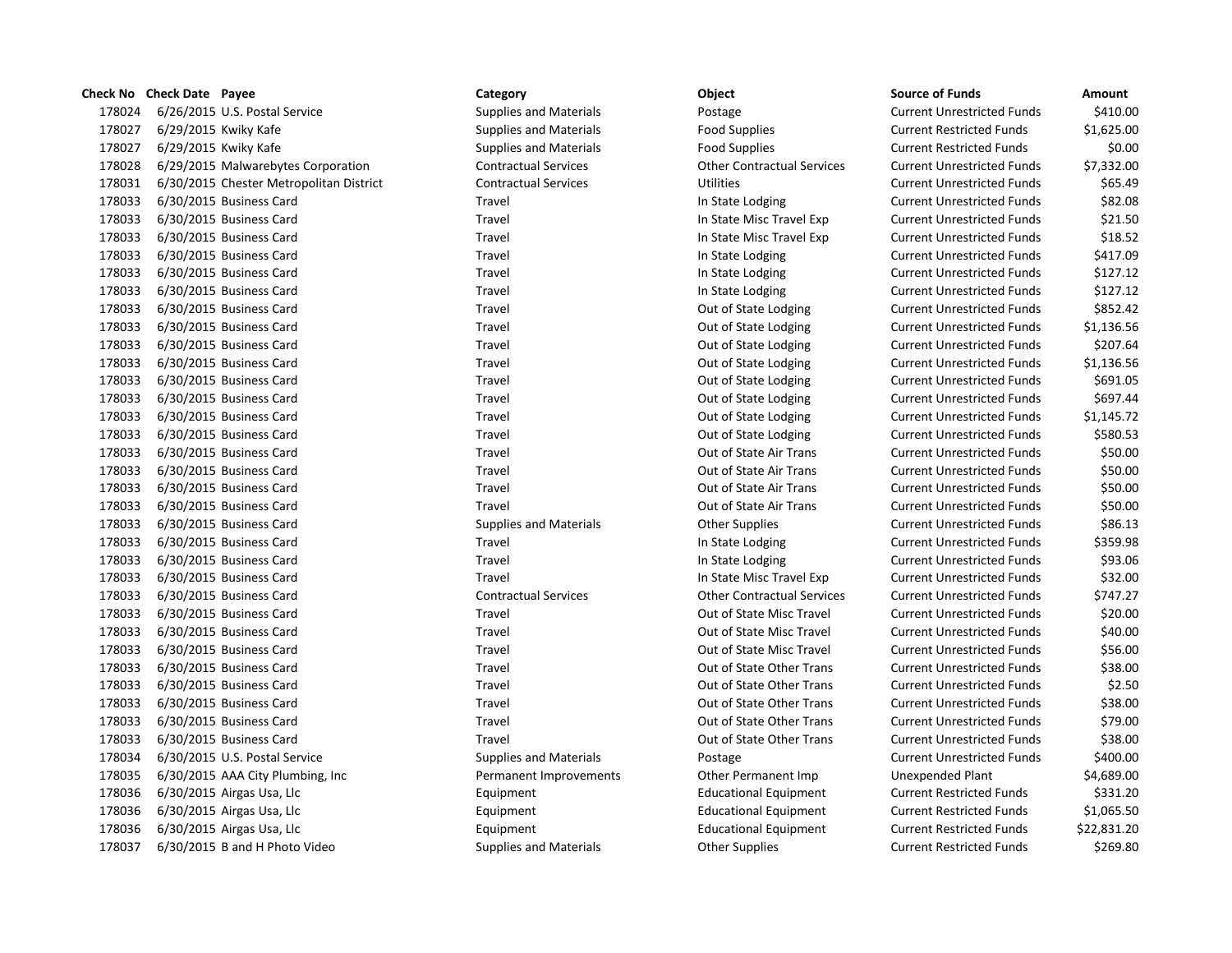**Check No Check Date Payee Category Category Category Category Category Category Category CALC** 178037 6/30/2015 B and H Photo Video Supplies and Materials Current Restricted Funds \$0.011 Current Restricted Funds \$1.000 Current Restricted Funds \$1.000 Current Restricted Funds \$1.000 Current Restricted Funds \$1.000 Cu 178038 6/30/2015 Baker and Taylor **Carry Equipment** Library Books, Maps & Film Current Current Library Books, Maps & Film 178038 6/30/2015 Baker and Taylor **Carry Equipment** Library Books, Maps & Film Current Current Library Books, Maps & Film 178038 6/30/2015 Baker and Taylor **Communisties Communist Communist Communist Communist Communist Communist Communist Communist Communist Communist Communist Communist Communist Communist Communist Communist Communist Comm** 178038 6/30/2015 Baker and Taylor **Carry Equipment** Library Books, Maps & Film Current Current Library Books, Maps & Film 178038 6/30/2015 Baker and Taylor **Carry Equipment** Library Books, Maps & Film Current Current Library Books, Maps & Film 178038 6/30/2015 Baker and Taylor **Carry Equipment** Library Books, Maps & Film Current Library Books, Maps & Film 178038 6/30/2015 Baker and Taylor **Equipment** Equipment Library Books, Maps & Film Current Current Current Current 178038 6/30/2015 Baker and Taylor **Carry Equipment** Library Books, Maps & Film Current Current Library Books, Maps & Film 178038 6/30/2015 Baker and Taylor **Carry Equipment** Library Books, Maps & Film Current Current Library Books, Maps & Film 178038 6/30/2015 Baker and Taylor **Carry Equipment** Library Books, Maps & Film Current Current Library Books, Maps & Film 178038 6/30/2015 Baker and Taylor **Carry Equipment** Library Books, Maps & Film Current Current Aurelian State Funds & Current Aurelian State Current Aurelian Current Aurelian State Funds & Film Current Aurelian State Funds 178038 6/30/2015 Baker and Taylor **Carry Equipment** Library Books, Maps & Film Current Current Library Books, Maps & Film 178038 6/30/2015 Baker and Taylor **Carry Equipment** Library Books, Maps & Film Current Current Library Books, Maps & Film 178038 6/30/2015 Baker and Taylor **Carry Equipment** Library Books, Maps & Film Current Current Library Books, Maps & Film 178038 6/30/2015 Baker and Taylor **Carry Equipment** Library Books, Maps & Film Current Current Library Books, Maps & Film 178038 6/30/2015 Baker and Taylor **Carry Equipment** Library Books, Maps & Film Current Current Aurelian State Funds & Funds & Funds & Current Aurelian State Funds & Funds & Funds & Funds & Funds & Funds & Funds \$50.81.81 178039 6/30/2015 Bonitz Flooring Group Inc Contractual Services Other Professional Services Current Unrestricted Funds & Current Unrestricted Funds \$6,795.000 Current Unrestricted Funds \$6,795.000 Current Unrestricted Fund 178040 6/30/2015 Burgess Sales & Supply Contractual Services General Repair Current Unrestricted Funds \$827.84 178041 6/30/2015 Canon Solutions America Inc Fixed Charges Leased To Own Equip Current Current Current Current Current Current Current Current Current Current Current Current Current Current Current Current Current Current 178041 6/30/2015 Canon Solutions America Inc Fixed Charges Leased To Own Equip Current Current Current Current Current Current Current Current Current Current Current Current Current Current Current Current Current Current 178041 6/30/2015 Canon Solutions America Inc Fixed Charges Leased To Own Equip Current Current Current Current Current Current Current Current Current Current Current Current Current Current Current Current Current Current 178041 6/30/2015 Canon Solutions America Inc Fixed Charges Leased To Own Equip Current Current Current Current Current Current Current Current Current Current Current Current Current Current Current Current Current Current 178041 6/30/2015 Canon Solutions America Inc Fixed Charges Charges Leased To Own Equip Current Current Current Current Current Current Current Current Current Current Current Current Current Current Current Current Current 178041 6/30/2015 Canon Solutions America Inc Fixed Charges Leased To Own Equip Current Current Current Current Current Current Current Current Current Current Current Current Current Current Current Current Current Current 178041 6/30/2015 Canon Solutions America Inc Fixed Charges Charges Leased To Own Equip Current Current Current C 178041 6/30/2015 Canon Solutions America Inc Fixed Charges Charges Leased To Own Equip Current Current Current C 178042 6/30/2015 Caretaker Management Service Inc Contractual Services Current Contractual Services Current Contractual Services Current Current Unrestricted Funds & Current Current Current Current Current Current Current 178043 6/30/2015 City of Rock Hill Supplies and Materials Fuel Fuel Current Current Current Current Current Current Current Current Current Current Current Current Current Current Current Current Current Current Current Cu 178044 6/30/2015 Comporium and Dermanent Improvements Other Permanent Imp U 178044 6/30/2015 Comporium and Permanent Improvements Other Permanent Imp U 178044 6/30/2015 Comporium **Permanent Improvements** Other Permanent Imp Unexpended Plant & L 178044 6/30/2015 Comporium **Permanent Improvements** Other Permanent Imp Unexpended Plant & L 178044 6/30/2015 Comporium example and the Permanent Improvements of Other Permanent Imp Unexpendent & L 178044 6/30/2015 Comporium and Dermanent Improvements Other Permanent Imp U 178044 6/30/2015 Comporium and Dermanent Improvements Other Permanent Imp U 178045 6/30/2015 Cox's Rock Hill Inc Contractual Services Other Professional Services Current Unrestricted Funds \$1,100.00 178045 6/30/2015 Cox's Rock Hill Inc Contractual Services Current Contractual Services Current Unrestricted Funds \$695.000 Current Unrestricted Funds \$695.000 Current Unrestricted Funds \$695.000 Current Unrestricted Funds 178046 6/30/2015 Data Network Solutions Inc Contractual Services Other Professional Services Current Unrestricted Funds \$3,600.00 178047 6/30/2015 Davis & Floyd, Inc. The Permanent Improvements Fees, Arch, Eng & Other Unexpended Plant & Li 178048 6/30/2015 Education to Go Contractual Services Other Professional Services Current Unrestricted Funds \$1 178048 6/30/2015 Education to Go Contractual Services Other Professional Services Current Unrestricted Funds \$130.00

| ource of Funds             | Amount          |
|----------------------------|-----------------|
| Current Restricted Funds   | \$0.01          |
| urrent Unrestricted Funds  | \$95.79         |
| Current Unrestricted Funds | \$95.79         |
| urrent Unrestricted Funds  | \$1.51          |
| urrent Unrestricted Funds: | \$9.66          |
| Current Unrestricted Funds | ( \$76.05       |
| urrent Unrestricted Funds  | ( \$261.75      |
| urrent Unrestricted Funds: | (\$805.79       |
| urrent Unrestricted Funds  | \$2,123.86      |
| Current Unrestricted Funds | \$82.03         |
| Current Unrestricted Funds | \$23.99         |
| Current Unrestricted Funds | \$31.62         |
| urrent Unrestricted Funds  | \$123.15        |
| urrent Unrestricted Funds  | \$13.51         |
| Current Unrestricted Funds | \$252.93        |
| urrent Unrestricted Funds: | \$263.95        |
| urrent Unrestricted Funds  | \$56.81         |
| urrent Unrestricted Funds  | \$6,795.00      |
| urrent Unrestricted Funds  | \$827.84        |
| Current Unrestricted Funds | \$65.23         |
| urrent Unrestricted Funds: | \$254.93        |
| urrent Unrestricted Funds  | \$1,100.89      |
| urrent Unrestricted Funds: | \$72.87         |
| urrent Unrestricted Funds  | \$72.61         |
| Current Unrestricted Funds | \$281.62        |
| urrent Unrestricted Funds  | \$1,453.13      |
| urrent Unrestricted Funds  | \$1,329.48      |
| Current Unrestricted Funds | \$950.00        |
| Current Unrestricted Funds | \$763.42        |
| <b>Jnexpended Plant</b>    | \$593.00        |
| <b>Inexpended Plant</b>    | \$76.00         |
| <b>Jnexpended Plant</b>    | \$1,000.00      |
| <b>Inexpended Plant</b>    | \$4,000.00      |
| <b>Inexpended Plant</b>    | \$2,000.00      |
| <b>Jnexpended Plant</b>    | \$4,990.00      |
| <b>Inexpended Plant</b>    | \$5,071.00      |
| urrent Unrestricted Funds: | \$1,100.00      |
| urrent Unrestricted Funds  | \$695.00        |
| Current Unrestricted Funds | \$3,600.00      |
| <b>Inexpended Plant</b>    | \$3,735.00      |
| urrent Unrestricted Funds  | \$130.00        |
| urrent Unrestricted Funds  | <b>\$130.00</b> |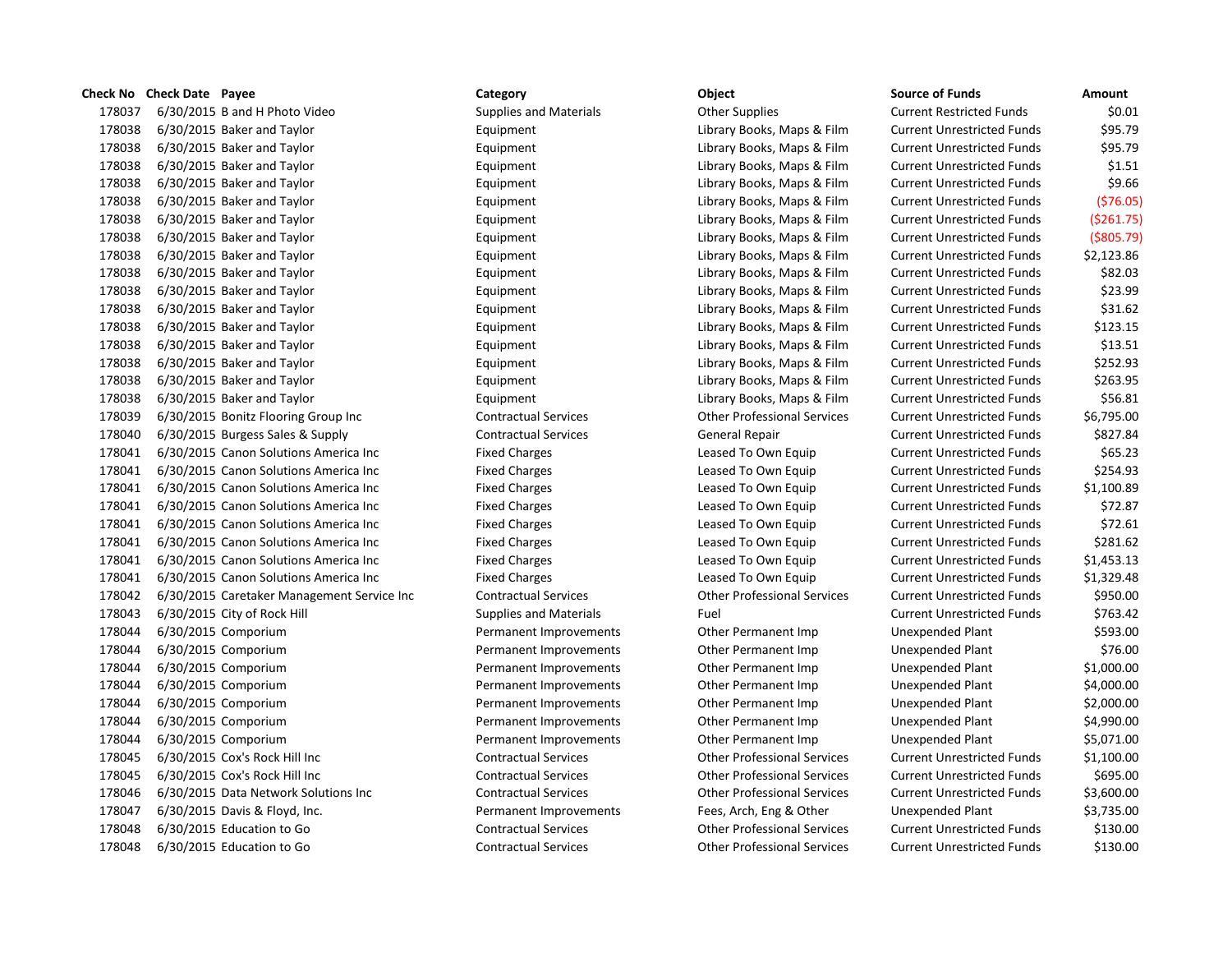6/30/2015 Education to Go Contractual Services Other Professional Services Current Unrestricted Funds \$2.25 6/30/2015 Education to Go Contractual Services Other Professional Services Current Unrestricted Funds \$1,135.00 6/30/2015 Education to Go Contractual Services Other Professional Services Current Unrestricted Funds \$33.75 6/30/2015 Education to Go Contractual Services Other Professional Services Current Unrestricted Funds (\$65.00) 6/30/2015 ESP Associates PA Permanent Improvements Fees, Arch, Eng & Other Unexpended Plant \$1,102.07 6/30/2015 ESP Associates PA Permanent Improvements Fees, Arch, Eng & Other Unexpended Plant \$2,530.00 6/30/2015 ESP Associates PA Permanent Improvements Reimbursables Unexpended Plant \$75.75 6/30/2015 Fortune Academy Inc Contractual Services Other Professional Services Current Unrestricted Funds \$117.00 6/30/2015 Fourmans Repair Shop Contractual Services General Repair Current Unrestricted Funds \$48.95 6/30/2015 Fourmans Repair Shop Contractual Services General Repair Current Unrestricted Funds \$150.00 6/30/2015 Full Tilt Ahead Contractual Services Other Professional Services Current Restricted Funds \$10,000.00 6/30/2015 Full Tilt Ahead Contractual Services Other Professional Services Current Restricted Funds \$10,000.00 6/30/2015 GCH Tool Group Contractual Services General Repair Current Unrestricted Funds \$2,280.00 6/30/2015 GCH Tool Group Contractual Services General Repair Current Unrestricted Funds \$3,390.00 6/30/2015 GCH Tool Group Contractual Services General Repair Current Unrestricted Funds \$1,924.20 6/30/2015 GCH Tool Group Contractual Services General Repair Current Unrestricted Funds \$965.73 178054 6/30/2015 Honey Baked Ham Company Supplies and Materials Food Supplies Current Unrestricted Funds \$204.75 6/30/2015 Interior Plantscapes Llc Contractual Services Other Contractual Services Current Unrestricted Funds \$268.00 6/30/2015 Keck and Wood, Inc Permanent Improvements Fees, Arch, Eng & Other Unexpended Plant \$6,270.00 6/30/2015 Mechanical Systems & Sevices, Inc Contractual Services Other Professional Services Current Unrestricted Funds \$6,890.00 6/30/2015 Merus Refreshment Services Inc Supplies and Materials Food Supplies Current Unrestricted Funds \$242.19 6/30/2015 Mid-Carolina Ahec, Inc. Contractual Services Other Professional Services Current Unrestricted Funds \$168.00 6/30/2015 Mid-Carolina Ahec, Inc. Contractual Services Other Professional Services Current Unrestricted Funds \$4.00 6/30/2015 Mid-Carolina Ahec, Inc. Contractual Services Other Professional Services Current Unrestricted Funds \$72.00 6/30/2015 Mid-Carolina Ahec, Inc. Contractual Services Other Professional Services Current Unrestricted Funds \$132.00 6/30/2015 Mid-Carolina Ahec, Inc. Contractual Services Other Professional Services Current Unrestricted Funds \$48.00 6/30/2015 Nasco Supplies and Materials Education Supplies Current Unrestricted Funds \$11.79 178061 6/30/2015 Nasco Supplies and Materials Education Supplies Current Unrestricted Funds \$101.95 178061 6/30/2015 Nasco Supplies and Materials Education Supplies Current Unrestricted Funds \$305.85 6/30/2015 Ontario Investments Inc. Fixed Charges Leased To Own Equip Current Unrestricted Funds \$189.80 6/30/2015 Ontario Investments Inc. Fixed Charges Leased To Own Equip Current Unrestricted Funds \$196.64 6/30/2015 Ontario Investments, Inc. Fixed Charges Leased To Own Equip Current Unrestricted Funds \$1,730.13 6/30/2015 Ontario Investments, Inc. Fixed Charges Leased To Own Equip Current Unrestricted Funds \$1,730.13 178064 6/30/2015 Panera Llc Supplies and Materials Food Supplies Food Supplies Current Unrestricted Funds \$85.48 178064 6/30/2015 Panera Llc Supplies and Materials Food Supplies Food Supplies Current Unrestricted Funds \$164.95 178064 6/30/2015 Panera Llc Supplies and Materials Food Supplies Food Supplies Current Unrestricted Funds 567.97 178064 6/30/2015 Panera Llc Supplies and Materials Food Supplies Food Supplies Current Unrestricted Funds \$33.74 178064 6/30/2015 Panera Llc Supplies and Materials Food Supplies Food Supplies Current Unrestricted Funds \$65.06 178064 6/30/2015 Panera Llc Supplies and Materials Food Supplies Food Supplies Current Unrestricted Funds 577.36 6/30/2015 Joanna S. Pearson Contractual Services Other Professional Services Current Unrestricted Funds \$1,125.00 178066 6/30/2015 Porter Paints **CONTROLL SERVICES** Contractual Services General Repair Current Unrestricted Funds \$111.27

178066 6/30/2015 Porter Paints **Contractual Services** General Repair Current Unrestricted Funds 539.90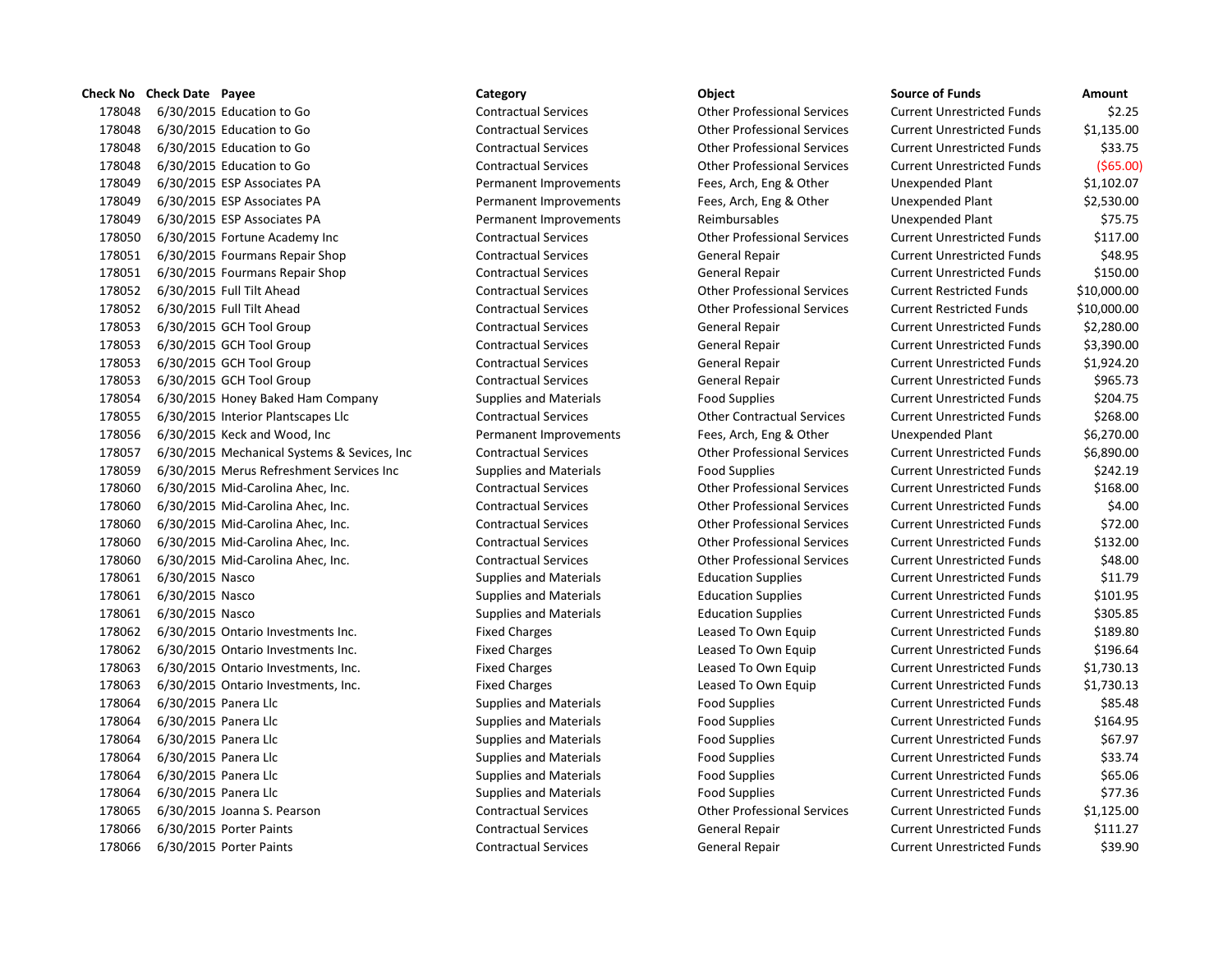# 178066 6/30/2015 Porter Paints **Contractual Services** General Repair Current Unrestricted Funds 569.92 6/30/2015 Quick Fuel Supplies and Materials Fuel Current Unrestricted Funds \$1,215.90 6/30/2015 Record Storage Systems Contractual Services Data Processing Serv Current Unrestricted Funds \$169.95 6/30/2015 S C Chapter National Safety Council Supplies and Materials Education Supplies Current Unrestricted Funds \$1,826.52 6/30/2015 SC Manufacturing Extension Partners Contractual Services Other Professional Services Current Unrestricted Funds \$7,245.00 6/30/2015 SC Manufacturing Extension Partners Contractual Services Other Professional Services Current Unrestricted Funds \$5,596.00 6/30/2015 SC Manufacturing Extension Partners Contractual Services Other Professional Services Current Unrestricted Funds \$4,520.00 178072 6/30/2015 The Sherwin-Williams Co. Contractual Services General Repair Current Unrestricted Funds \$374.69 6/30/2015 Simplex Grinnell Lp Contractual Services Other Professional Services Current Unrestricted Funds \$250.00 178073 6/30/2015 Simplex Grinnell Lp Permanent Improvements Renov of Build & Add Unexpended Plant \$17,641.80 6/30/2015 Katherine R. Simpson Contractual Services Other Professional Services Current Unrestricted Funds \$950.00 6/30/2015 Snipes Supplies and Materials Janitorial Supplies Current Unrestricted Funds \$167.94 6/30/2015 Softdocs Inc Contractual Services Other Professional Services Current Unrestricted Funds \$3,000.00 6/30/2015 Specialty Risk Inc Fixed Charges Insurance Non-State Current Unrestricted Funds \$1,180.40 6/30/2015 Staffmark Contractual Services Other Contractual Services Current Unrestricted Funds \$1,834.00 6/30/2015 Staffmark Contractual Services Other Contractual Services Current Unrestricted Funds \$1,765.50 6/30/2015 Staffmark Contractual Services Other Contractual Services Current Unrestricted Funds \$1,777.28 6/30/2015 Staffmark Contractual Services Other Contractual Services Current Unrestricted Funds \$1,619.44 6/30/2015 Staffmark Contractual Services Other Professional Services Current Unrestricted Funds \$489.47 6/30/2015 Staffmark Contractual Services Other Professional Services Current Unrestricted Funds \$522.99 6/30/2015 Staffmark Contractual Services Other Professional Services Current Unrestricted Funds \$522.99 6/30/2015 Staffmark Contractual Services Other Professional Services Current Unrestricted Funds \$529.70 6/30/2015 Staffmark Contractual Services Other Professional Services Current Unrestricted Funds \$297.20 6/30/2015 Staffmark Contractual Services Other Professional Services Current Unrestricted Funds \$297.20 6/30/2015 Staffmark Contractual Services Other Professional Services Current Unrestricted Funds \$282.34 6/30/2015 Staffmark Contractual Services Other Professional Services Current Unrestricted Funds \$297.20 6/30/2015 Staffmark Contractual Services Other Professional Services Current Unrestricted Funds \$297.20 6/30/2015 Stericycle Inc Contractual Services Other Professional Services Current Unrestricted Funds \$278.25 6/30/2015 Stericycle Inc Contractual Services Other Professional Services Current Unrestricted Funds \$39.75 6/30/2015 Stericycle Inc Contractual Services Other Professional Services Current Unrestricted Funds \$477.01 6/30/2015 Training Concepts Contractual Services Other Professional Services Current Unrestricted Funds \$6,300.00 6/30/2015 U Save Auto Rental Travel Travel Current Unrestricted Funds \$120.29 6/30/2015 U Save Auto Rental Travel Travel Current Unrestricted Funds \$120.29 6/30/2015 U Save Auto Rental Travel Travel Current Unrestricted Funds \$240.10 6/30/2015 Unified Av Systems Supplies and Materials Education Supplies Current Restricted Funds \$985.00 6/30/2015 Unified Av Systems Supplies and Materials Education Supplies Current Restricted Funds \$232.00 6/30/2015 Unified Av Systems Supplies and Materials Education Supplies Current Restricted Funds \$1,975.00 6/30/2015 Unified Av Systems Supplies and Materials Education Supplies Current Restricted Funds \$214.60 6/30/2015 Unified Av Systems Supplies and Materials Education Supplies Current Restricted Funds \$345.00 6/30/2015 Unified Av Systems Supplies and Materials Education Supplies Current Restricted Funds \$75.00 6/30/2015 Unified Av Systems Supplies and Materials Education Supplies Current Restricted Funds \$125.00

6/30/2015 Unified Av Systems Supplies and Materials Education Supplies Current Restricted Funds \$225.00

**Check No Check Date Payee Category Object Source of Funds Amount**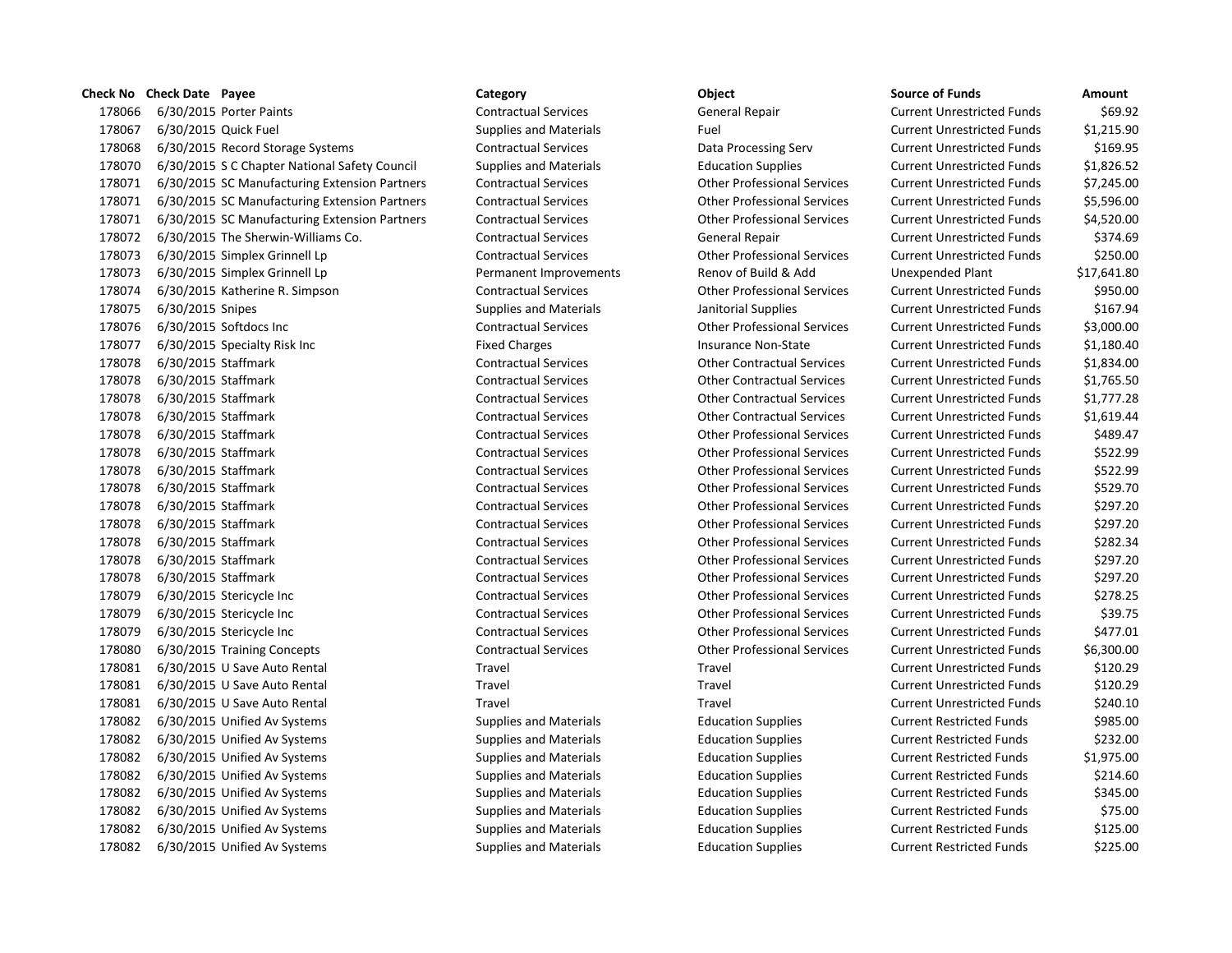## **Check No Check Date Payee Category Category Category Category Category Category Category Category C**

178082 6/30/2015 Unified Av Systems Supplies and Materials Education Supplies **6180** Current Restricted Funds \$1,5 178083 6/30/2015 Unifirst Corporation Contractual Services Current Contractual Services Current Unrestricted Funds \$74.211 178083 6/30/2015 Unifirst Corporation Contractual Services Current Contractual Services Current Unrestricted Funds \$74.2121.2121.2121.2016 178084 6/30/2015 United Air Filter Company Contractual Services General Repair Current Unrestricted Funds \$50 178084 6/30/2015 United Air Filter Company Contractual Services General Repair Current Current Current Applies 178085 6/30/2015 Waste Management of the Carolinas Contractual Services Utilities Utilities Current Current Cu 178086 6/30/2015 Watson Tate Savory Architects Inc Permanent Improvements Fees, Arch, Eng & Other Unexpended P 178086 6/30/2015 Watson Tate Savory Architects Inc Permanent Improvements Reimbursables Reimbursables 178086 6/30/2015 Watson Tate Savory Architects Inc Permanent Improvements Fees, Arch, Eng & Other Unexpended P 178087 6/30/2015 West Group **Equipment** Equipment Library Books, Maps & Film Current Current According to Equipment 178087 6/30/2015 West Group The Library Books, Maps & Film Current Library Books, Maps & Film Current Current Cu 178088 6/30/2015 White Office Furniture Contractual Services Current Contractual Services Current Unrestricted Funds \$62.31 178088 6/30/2015 White Office Furniture Contractual Services Current Contractual Services Current Unrestricted Funds \$50.000 Current Professional Services Current Austrictes Current Austrictes Current Unrestricted Funds \$5 178088 6/30/2015 White Office Furniture Supplies and Materials Current Other Supplies Current Current Current Current Current Current Current Other Supplies And Materials Current Other Supplies and Materials Current Other 178088 6/30/2015 White Office Furniture Supplies and Materials Other Supplies 6010 Current Current Current Current Current Current Current Current Current Current Current Current Current Current Current Current Current Cur 178088 6/30/2015 White Office Furniture Supplies and Materials Other Supplies 60100 Current Current Current Cu 178088 6/30/2015 White Office Furniture Supplies and Materials Current Other Supplies 60100 Current Current Cu 178089 6/30/2015 Wilson Nursery Supplies and Materials Maintenance Supplies Maintenance Supplies Cu 178089 6/30/2015 Wilson Nursery Supplies and Materials Materials Maintenance Supplies Current Current Current Cu 178089 6/30/2015 Wilson Nursery Supplies and Materials Materials Maintenance Supplies Current Current Current Cu 178090 6/30/2015 Xerox Corporation Contractual Services Printing Printing Current Current Unrestricted Funds & 178090 6/30/2015 Xerox Corporation Fixed Charges Fixed Charges Leased To Own Equip Current Current Cu 178090 6/30/2015 Xerox Corporation **Fixed Charges** Fixed Charges Leased To Own Equip Cu 178091 6/30/2015 Davis & Floyd, Inc. The Permanent Improvements Fees, Arch, Eng & Other Unexpended Plant & 14, 178092 6/30/2015 Granite Contracting, LLC Permanent Improvements Other Permanent Imp Unexpendent S176,680.76 178093 6/30/2015 Petty Cash Supplies and Materials Coffice Supplies Current Restricted Funds \$5.89 178093 6/30/2015 Petty Cash Supplies and Materials Education Supplies **Education Supplies** Cu 178093 6/30/2015 Petty Cash Contractual Services Education & Training Serv Current Current Unrestricted Funds \$5 178093 6/30/2015 Petty Cash Supplies and Materials Current Current Current Current Current Current Current Current Current Current Current Current Current Current Current Current Current Current Current Current Current Cur 178093 6/30/2015 Petty Cash Contractual Services General Repair Current Unrestricted Funds \$30.27 and \$30.277 178093 6/30/2015 Petty Cash Supplies and Materials Education Supplies Current Unrestricted Funds \$12.83 178093 6/30/2015 Petty Cash Supplies and Materials Education Supplies **Education Supplies** Current Current Current 178093 6/30/2015 Petty Cash Supplies and Materials Food Supplies Food Supplies Current Current Current Current Cu 178094 6/30/2015 Surveillance, Resources, and Invest Op Revenue - Other Current Unres SRI Current Unres SRI 178095 6/30/2015 Surveillance, Resources, and Invest Op Revenue - Other Current Unres SRI 178096 6/30/2015 Surveillance, Resources, and Invest Op Revenue - Other Current Unres SRI 178097 6/30/2015 Surveillance, Resources, and Invest Op Revenue - Other Current Unres SRI Current Unres SRI 178098 6/30/2015 Business Card **Current Current Current Current Current Current Current Current Current Current Current Current Current Current Current Current Current Current Current Current Current Current Current Curren** 178098 6/30/2015 Business Card Current Current Current Current Current Current Current Unrestricted Funds \$180.47 178098 6/30/2015 Business Card Supplies and Materials Food Supplies Food Supplies Food Supplies Current Cu 178098 6/30/2015 Business Card Travel Travel Current Current Out of State Air Trans Current Unrestricted Funds 178098 6/30/2015 Business Card Travel Travel Current Current Current Current Current Current Unrestricted Funds \$50.0000 Current Punchs \$50.000 Current Punchs \$50.000 Current Punchs \$50.000 Current Punchs \$50.000 Current P

| ource of Funds            | Amount       |
|---------------------------|--------------|
| urrent Restricted Funds   | \$1,579.86   |
| urrent Unrestricted Funds | \$74.21      |
| urrent Unrestricted Funds | \$74.21      |
| urrent Unrestricted Funds | \$599.50     |
| urrent Unrestricted Funds | \$693.87     |
| urrent Unrestricted Funds | \$221.18     |
| nexpended Plant           | \$29,313.30  |
| nexpended Plant           | \$3,949.76   |
| nexpended Plant           | \$5,220.00   |
| urrent Unrestricted Funds | \$521.26     |
| urrent Unrestricted Funds | \$714.64     |
| urrent Unrestricted Funds | \$62.31      |
| urrent Unrestricted Funds | \$50.00      |
| urrent Unrestricted Funds | \$7,248.00   |
| urrent Unrestricted Funds | \$1,224.23   |
| urrent Unrestricted Funds | \$8,859.11   |
| urrent Unrestricted Funds | \$955.00     |
| urrent Unrestricted Funds | \$499.22     |
| urrent Unrestricted Funds | \$115.51     |
| urrent Unrestricted Funds | \$361.60     |
| urrent Unrestricted Funds | \$7,287.69   |
| urrent Unrestricted Funds | \$1,111.78   |
| urrent Unrestricted Funds | \$834.87     |
| nexpended Plant           | \$14,742.50  |
| nexpended Plant           | \$175,680.76 |
| urrent Restricted Funds   | \$5.89       |
| urrent Restricted Funds   | \$33.96      |
| urrent Unrestricted Funds | \$55.61      |
| urrent Unrestricted Funds | \$34.20      |
| urrent Unrestricted Funds | \$30.27      |
| urrent Unrestricted Funds | \$12.83      |
| urrent Unrestricted Funds | \$27.78      |
| urrent Unrestricted Funds | \$14.97      |
| urrent Unrestricted Funds | \$218.00     |
| urrent Unrestricted Funds | \$54.50      |
| urrent Unrestricted Funds | \$272.50     |
| urrent Unrestricted Funds | \$109.00     |
| urrent Unrestricted Funds | \$180.47     |
| urrent Unrestricted Funds | \$180.47     |
| urrent Unrestricted Funds | \$72.21      |
| urrent Unrestricted Funds | \$50.00      |
| urrent Unrestricted Funds | \$50.00      |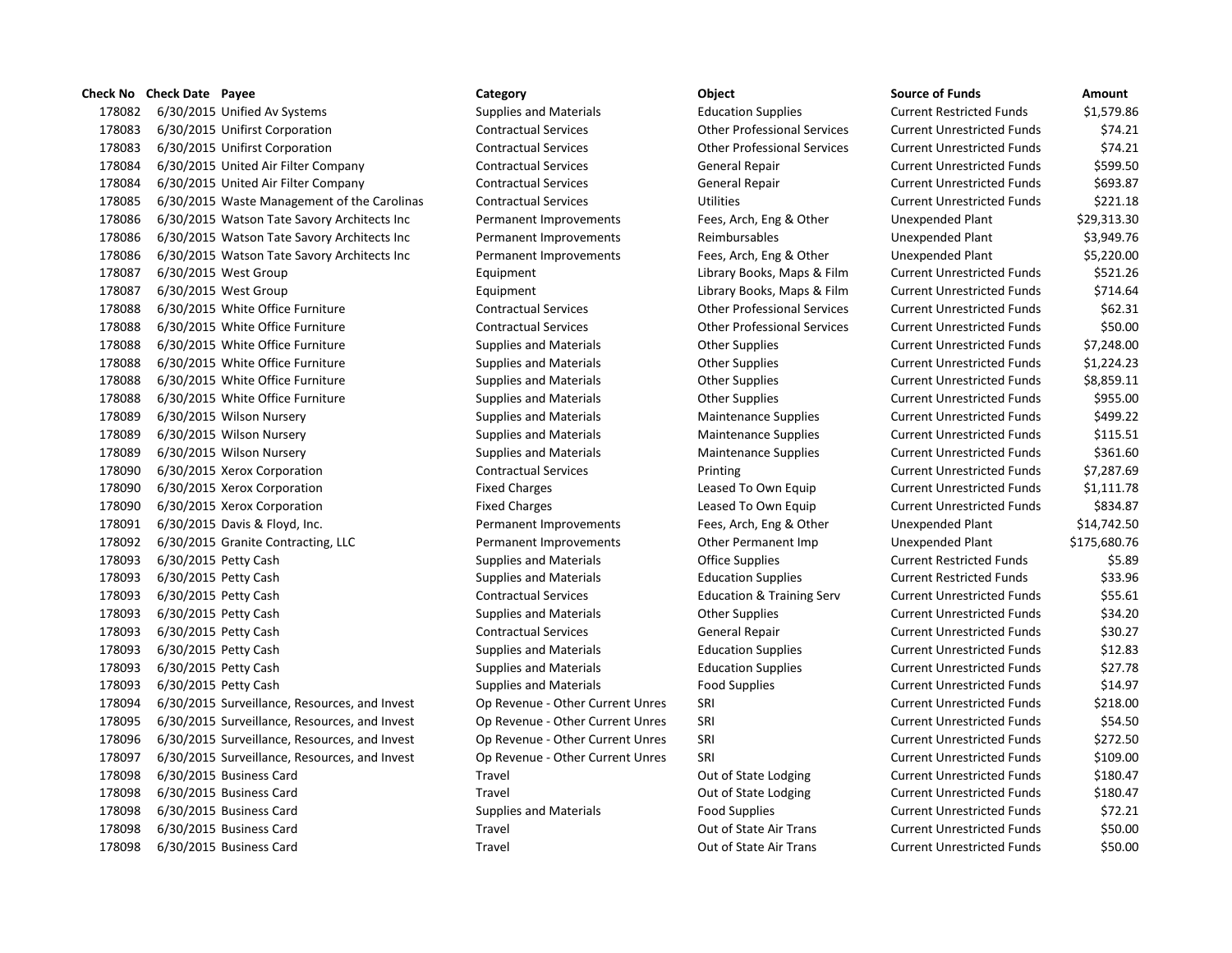|          | Check No Check Date Payee  | Category                    | Object                            | <b>Source of Funds</b>            | Amount     |
|----------|----------------------------|-----------------------------|-----------------------------------|-----------------------------------|------------|
| 178098   | 6/30/2015 Business Card    | Travel                      | Out of State Air Trans            | <b>Current Unrestricted Funds</b> | \$50.00    |
| 178098   | 6/30/2015 Business Card    | Travel                      | Out of State Air Trans            | <b>Current Unrestricted Funds</b> | \$50.00    |
| 178098   | 6/30/2015 Business Card    | Travel                      | Out of State Air Trans            | <b>Current Unrestricted Funds</b> | \$50.00    |
| 178098   | 6/30/2015 Business Card    | Travel                      | Out of State Air Trans            | <b>Current Unrestricted Funds</b> | \$50.00    |
| 178098   | 6/30/2015 Business Card    | Travel                      | Out of State Air Trans            | <b>Current Unrestricted Funds</b> | \$50.00    |
| 178098   | 6/30/2015 Business Card    | Travel                      | Out of State Lodging              | <b>Current Unrestricted Funds</b> | \$176.60   |
| 178098   | 6/30/2015 Business Card    | Travel                      | Out of State Lodging              | <b>Current Unrestricted Funds</b> | ( \$11.00) |
| 178098   | 6/30/2015 Business Card    | Travel                      | Out of State Lodging              | <b>Current Unrestricted Funds</b> | \$428.75   |
| 178098   | 6/30/2015 Business Card    | Travel                      | Out of State Lodging              | <b>Current Unrestricted Funds</b> | \$428.75   |
| 178098   | 6/30/2015 Business Card    | Travel                      | Out of State Lodging              | <b>Current Unrestricted Funds</b> | \$771.45   |
| 178098   | 6/30/2015 Business Card    | Travel                      | Out of State Lodging              | <b>Current Unrestricted Funds</b> | \$156.60   |
| 178098   | 6/30/2015 Business Card    | Travel                      | Out of State Lodging              | <b>Current Unrestricted Funds</b> | \$1,159.36 |
| 178098   | 6/30/2015 Business Card    | Travel                      | Out of State Lodging              | <b>Current Unrestricted Funds</b> | \$162.40   |
| 178098   | 6/30/2015 Business Card    | Travel                      | Out of State Lodging              | <b>Current Unrestricted Funds</b> | \$980.75   |
| 178098   | 6/30/2015 Business Card    | Travel                      | Out of State Lodging              | <b>Current Unrestricted Funds</b> | \$980.75   |
| 178098   | 6/30/2015 Business Card    | Travel                      | Out of State Lodging              | <b>Current Unrestricted Funds</b> | \$196.88   |
| 178098   | 6/30/2015 Business Card    | Travel                      | Out of State Other Trans          | <b>Current Unrestricted Funds</b> | \$22.00    |
| 178098   | 6/30/2015 Business Card    | Travel                      | Out of State Other Trans          | <b>Current Unrestricted Funds</b> | \$22.00    |
| 178098   | 6/30/2015 Business Card    | Travel                      | Out of State Other Trans          | <b>Current Unrestricted Funds</b> | \$34.00    |
| 178098   | 6/30/2015 Business Card    | Travel                      | Out of State Other Trans          | <b>Current Unrestricted Funds</b> | \$52.00    |
| 178098   | 6/30/2015 Business Card    | Travel                      | Out of State Other Trans          | <b>Current Unrestricted Funds</b> | \$34.00    |
| 178098   | 6/30/2015 Business Card    | Travel                      | Out of State Misc Travel          | <b>Current Unrestricted Funds</b> | \$30.00    |
| 178098   | 6/30/2015 Business Card    | Travel                      | Out of State Misc Travel          | <b>Current Unrestricted Funds</b> | \$27.90    |
| 178098   | 6/30/2015 Business Card    | Travel                      | Out of State Misc Travel          | <b>Current Unrestricted Funds</b> | \$38.00    |
| 178098   | 6/30/2015 Business Card    | <b>Contractual Services</b> | <b>Other Contractual Services</b> | <b>Current Unrestricted Funds</b> | \$754.60   |
| 178099   | 6/30/2015 Kershaw News Era | <b>Contractual Services</b> | Advertising                       | <b>Current Unrestricted Funds</b> | \$390.00   |
| E0006464 | 6/4/2015 YTC Employee      | Travel                      | In State Priv Auto                | <b>Current Unrestricted Funds</b> | \$9.77     |
| E0006465 | 6/4/2015 YTC Employee      | Travel                      | In State Priv Auto                | <b>Current Unrestricted Funds</b> | \$187.49   |
| E0006465 | 6/4/2015 YTC Employee      | Travel                      | Out of State Priv Auto            | <b>Current Unrestricted Funds</b> | \$69.68    |
| E0006466 | 6/5/2015 YTC Employee      | Travel                      | In State Priv Auto                | <b>Current Unrestricted Funds</b> | \$29.32    |
| E0006467 | 6/5/2015 YTC Employee      | Travel                      | In State Priv Auto                | <b>Current Unrestricted Funds</b> | \$4.02     |
| E0006468 | 6/5/2015 YTC Employee      | Travel                      | Out of State Priv Auto            | <b>Current Unrestricted Funds</b> | \$45.96    |
| E0006468 | 6/5/2015 YTC Employee      | Travel                      | In State Priv Auto                | <b>Current Unrestricted Funds</b> | \$84.05    |
| E0006469 | 6/5/2015 YTC Employee      | Travel                      | In State Meals                    | <b>Current Unrestricted Funds</b> | \$43.00    |
| E0006469 | 6/5/2015 YTC Employee      | Travel                      | In State Misc Travel Exp          | <b>Current Unrestricted Funds</b> | \$86.14    |
| E0006469 | 6/5/2015 YTC Employee      | Travel                      | In State Lodging                  | <b>Current Unrestricted Funds</b> | \$319.68   |
| E0006470 | 6/8/2015 YTC Employee      | Travel                      | In State Priv Auto                | <b>Current Unrestricted Funds</b> | \$58.64    |
| E0006471 | 6/8/2015 YTC Employee      | Travel                      | In State Priv Auto                | <b>Current Unrestricted Funds</b> | \$85.10    |
| E0006472 | 6/8/2015 YTC Employee      | Travel                      | In State Priv Auto                | <b>Current Unrestricted Funds</b> | \$28.76    |
| E0006473 | 6/8/2015 YTC Employee      | Travel                      | In State Priv Auto                | <b>Current Restricted Funds</b>   | \$76.74    |
| E0006474 | 6/8/2015 YTC Employee      | Travel                      | Out of State Other Trans          | <b>Current Unrestricted Funds</b> | \$23.60    |
| E0006474 | 6/8/2015 YTC Employee      | Travel                      | <b>Out of State Meals</b>         | <b>Current Unrestricted Funds</b> | \$57.00    |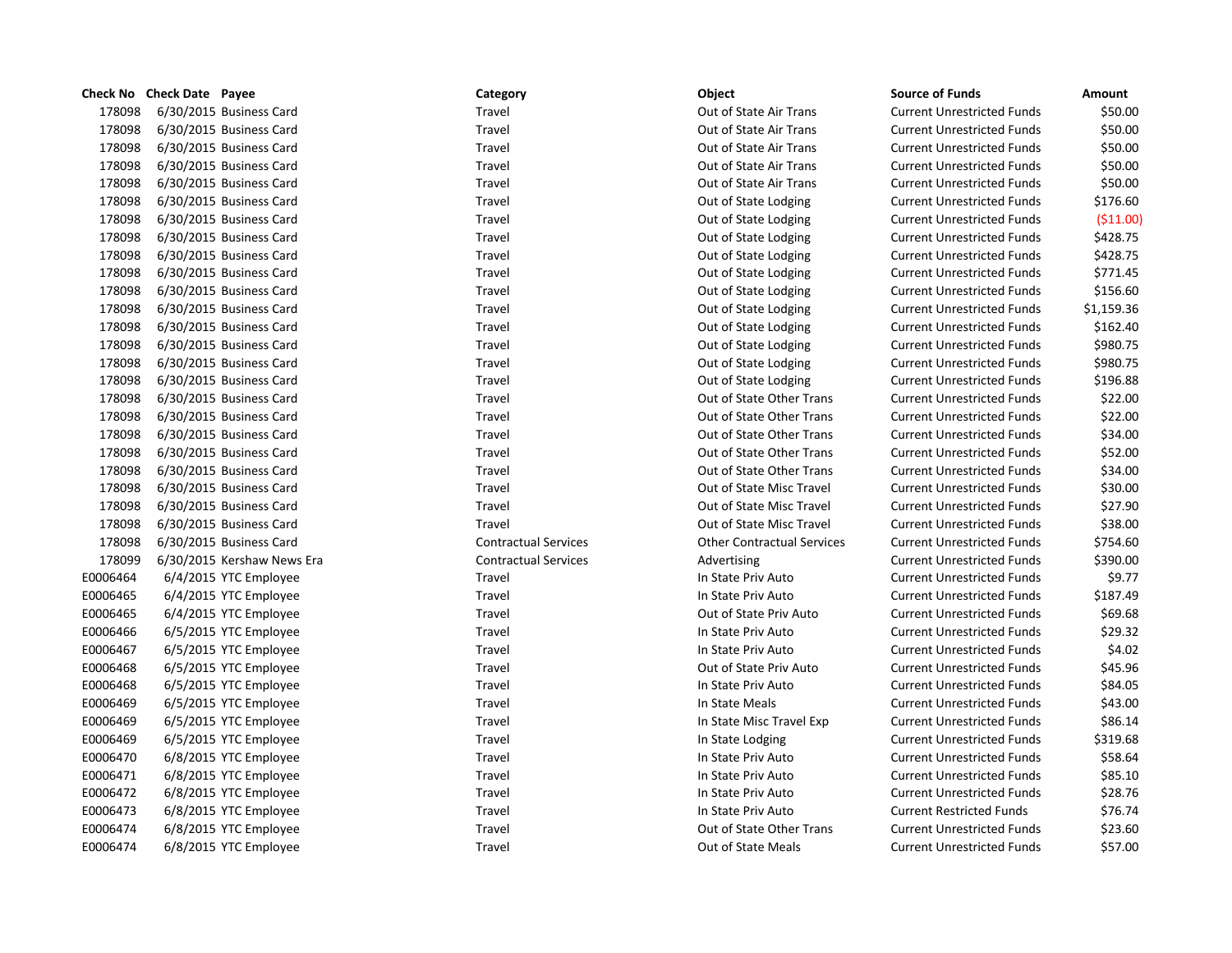|          | Check No Check Date Payee | Category                    | Object                               | <b>Source of Funds</b>            | Amount     |
|----------|---------------------------|-----------------------------|--------------------------------------|-----------------------------------|------------|
| E0006474 | 6/8/2015 YTC Employee     | Travel                      | Out of State Lodging                 | <b>Current Unrestricted Funds</b> | \$404.54   |
| E0006474 | 6/8/2015 YTC Employee     | Travel                      | Out of State Air Trans               | <b>Current Unrestricted Funds</b> | \$452.70   |
| E0006475 | 6/8/2015 YTC Employee     | Travel                      | In State Priv Auto                   | <b>Current Unrestricted Funds</b> | \$107.27   |
| E0006476 | 6/8/2015 YTC Employee     | Travel                      | Out of State Meals                   | <b>Current Unrestricted Funds</b> | \$9.00     |
| E0006476 | 6/8/2015 YTC Employee     | Travel                      | Out of State Registration Fees       | <b>Current Unrestricted Funds</b> | \$50.00    |
| E0006477 | 6/8/2015 YTC Employee     | Travel                      | In State Priv Auto                   | <b>Current Unrestricted Funds</b> | \$72.90    |
| E0006478 | 6/8/2015 YTC Employee     | Travel                      | In State Priv Auto                   | <b>Current Unrestricted Funds</b> | \$14.66    |
| E0006479 | 6/8/2015 YTC Employee     | Travel                      | In State Priv Auto                   | <b>Current Unrestricted Funds</b> | \$146.64   |
| E0006480 | 6/8/2015 YTC Employee     | Travel                      | In State Lodging                     | <b>Current Unrestricted Funds</b> | \$85.96    |
| E0006480 | 6/8/2015 YTC Employee     | Travel                      | In State Registration Fee            | <b>Current Unrestricted Funds</b> | \$50.00    |
| E0006480 | 6/8/2015 YTC Employee     | Travel                      | In State Meals                       | <b>Current Unrestricted Funds</b> | \$25.00    |
| E0006480 | 6/8/2015 YTC Employee     | Travel                      | In State Priv Auto                   | <b>Current Unrestricted Funds</b> | \$82.80    |
| E0006481 | 6/8/2015 YTC Employee     | Travel                      | In State Priv Auto                   | <b>Current Unrestricted Funds</b> | \$83.02    |
| E0006482 | 6/8/2015 YTC Employee     | Travel                      | Out of State Meals                   | <b>Current Unrestricted Funds</b> | \$89.00    |
| E0006482 | 6/8/2015 YTC Employee     | Travel                      | Out of State Priv Auto               | <b>Current Unrestricted Funds</b> | \$90.86    |
| E0006483 | 6/8/2015 YTC Employee     | Travel                      | In State Priv Auto                   | <b>Current Unrestricted Funds</b> | \$12.42    |
| E0006484 | 6/8/2015 YTC Employee     | Travel                      | In State Priv Auto                   | <b>Current Unrestricted Funds</b> | \$71.36    |
| E0006484 | 6/8/2015 YTC Employee     | Travel                      | Out of State Priv Auto               | <b>Current Unrestricted Funds</b> | \$43.64    |
| E0006485 | 6/9/2015 YTC Employee     | Travel                      | Out of State Priv Auto               | <b>Current Unrestricted Funds</b> | \$19.21    |
| E0006485 | 6/9/2015 YTC Employee     | Travel                      | Out of State Priv Auto               | <b>Current Unrestricted Funds</b> | \$19.21    |
| E0006486 | 6/9/2015 YTC Employee     | <b>Contractual Services</b> | <b>Education &amp; Training Serv</b> | <b>Current Unrestricted Funds</b> | \$1,560.00 |
| E0006487 | 6/9/2015 YTC Employee     | Travel                      | Out of State Priv Auto               | <b>Current Unrestricted Funds</b> | \$17.77    |
| E0006488 | 6/9/2015 YTC Employee     | Travel                      | In State Meals                       | <b>Current Unrestricted Funds</b> | \$31.00    |
| E0006489 | 6/15/2015 YTC Employee    | Travel                      | In State Priv Auto                   | <b>Current Unrestricted Funds</b> | \$83.19    |
| E0006490 | 6/15/2015 YTC Employee    | Travel                      | In State Meals                       | <b>Current Unrestricted Funds</b> | \$55.00    |
| E0006490 | 6/15/2015 YTC Employee    | Travel                      | In State Priv Auto                   | <b>Current Unrestricted Funds</b> | \$274.28   |
| E0006490 | 6/15/2015 YTC Employee    | Travel                      | In State Misc Travel Exp             | <b>Current Unrestricted Funds</b> | \$2.50     |
| E0006491 | 6/15/2015 YTC Employee    | Travel                      | In State Priv Auto                   | <b>Current Unrestricted Funds</b> | \$522.16   |
| E0006492 | 6/15/2015 YTC Employee    | Travel                      | In State Priv Auto                   | <b>Current Unrestricted Funds</b> | \$28.76    |
| E0006493 | 6/15/2015 YTC Employee    | Travel                      | In State Priv Auto                   | <b>Current Unrestricted Funds</b> | \$733.69   |
| E0006494 | 6/15/2015 YTC Employee    | Travel                      | In State Priv Auto                   | <b>Current Unrestricted Funds</b> | \$19.11    |
| E0006495 | 6/15/2015 YTC Employee    | Travel                      | In State Priv Auto                   | <b>Current Unrestricted Funds</b> | \$82.25    |
| E0006496 | 6/15/2015 YTC Employee    | Travel                      | Out of State Meals                   | <b>Current Unrestricted Funds</b> | \$57.00    |
| E0006496 | 6/15/2015 YTC Employee    | Travel                      | Out of State Lodging                 | <b>Current Unrestricted Funds</b> | \$409.92   |
| E0006496 | 6/15/2015 YTC Employee    | Travel                      | Out of State Air Trans               | <b>Current Unrestricted Funds</b> | \$556.70   |
| E0006496 | 6/15/2015 YTC Employee    | Travel                      | Out of State Priv Auto               | <b>Current Unrestricted Funds</b> | \$41.40    |
| E0006496 | 6/15/2015 YTC Employee    | Travel                      | Out of State Other Trans             | <b>Current Unrestricted Funds</b> | \$29.91    |
| E0006496 | 6/15/2015 YTC Employee    | Travel                      | Out of State Misc Travel             | <b>Current Unrestricted Funds</b> | \$57.00    |
| E0006496 | 6/15/2015 YTC Employee    | Travel                      | Out of State Misc Travel             | <b>Current Unrestricted Funds</b> | \$3.92     |
| E0006497 | 6/15/2015 YTC Employee    | Travel                      | In State Priv Auto                   | <b>Current Unrestricted Funds</b> | \$83.19    |
| E0006498 | 6/15/2015 YTC Employee    | Travel                      | In State Priv Auto                   | <b>Current Unrestricted Funds</b> | \$46.00    |
| E0006499 | 6/18/2015 YTC Employee    | Travel                      | Out of State Priv Auto               | <b>Current Unrestricted Funds</b> | \$270.00   |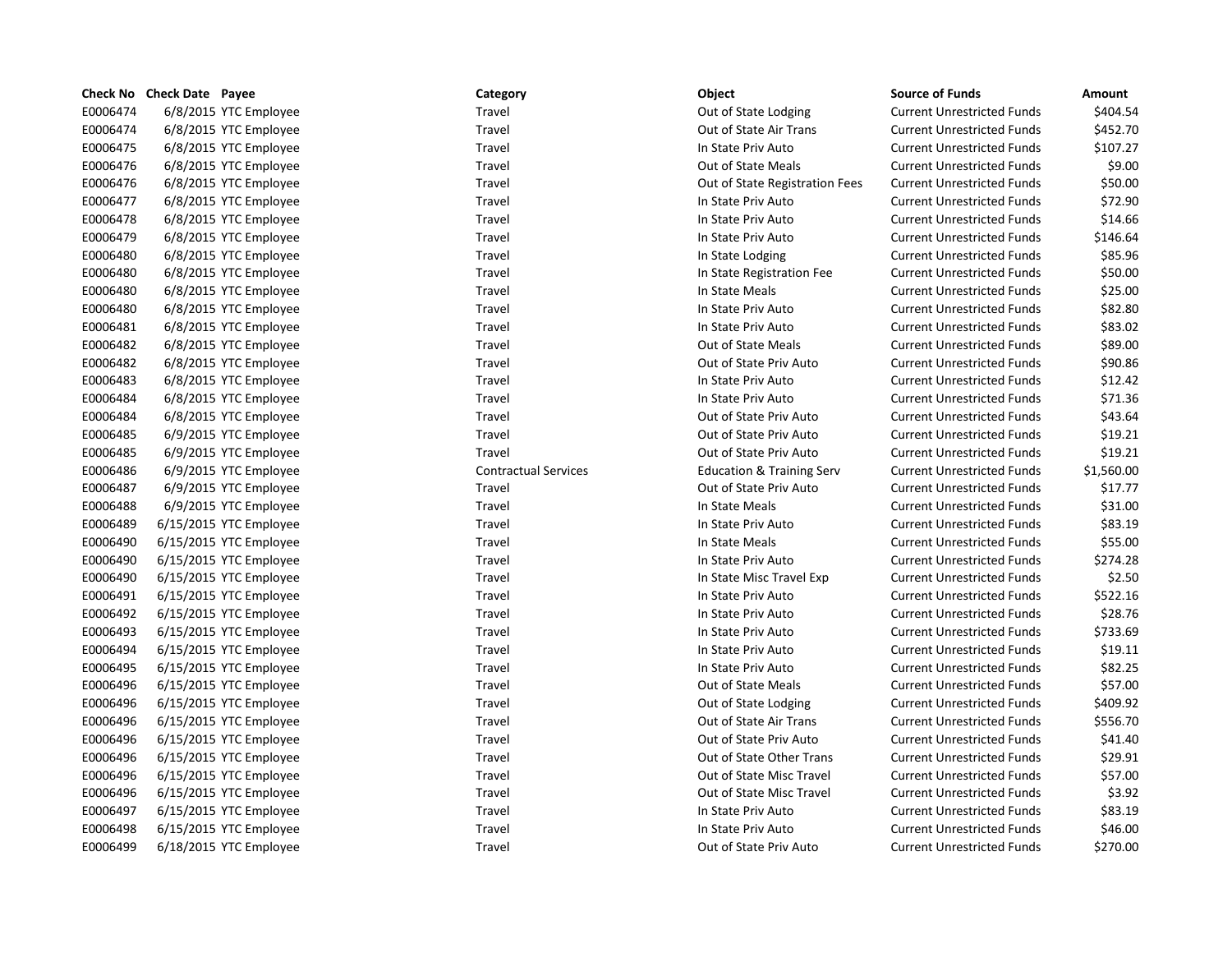|          | Check No Check Date Payee | Category | Object                         | <b>Source of Funds</b>            | <b>Amount</b> |
|----------|---------------------------|----------|--------------------------------|-----------------------------------|---------------|
| E0006499 | 6/18/2015 YTC Employee    | Travel   | Out of State Meals             | <b>Current Unrestricted Funds</b> | \$19.37       |
| E0006499 | 6/18/2015 YTC Employee    | Travel   | Out of State Misc Travel       | <b>Current Unrestricted Funds</b> | \$13.00       |
| E0006500 | 6/18/2015 YTC Employee    | Travel   | Out of State Registration Fees | <b>Current Unrestricted Funds</b> | \$375.00      |
| E0006500 | 6/18/2015 YTC Employee    | Travel   | Out of State Misc Travel       | <b>Current Unrestricted Funds</b> | \$25.00       |
| E0006500 | 6/18/2015 YTC Employee    | Travel   | Out of State Meals             | <b>Current Unrestricted Funds</b> | \$137.00      |
| E0006500 | 6/18/2015 YTC Employee    | Travel   | Out of State Lodging           | <b>Current Unrestricted Funds</b> | \$925.40      |
| E0006500 | 6/18/2015 YTC Employee    | Travel   | Out of State Air Trans         | <b>Current Unrestricted Funds</b> | \$404.20      |
| E0006501 | 6/18/2015 YTC Employee    | Travel   | Out of State Priv Auto         | <b>Current Unrestricted Funds</b> | \$30.24       |
| E0006501 | 6/18/2015 YTC Employee    | Travel   | Out of State Lodging           | <b>Current Unrestricted Funds</b> | \$434.49      |
| E0006501 | 6/18/2015 YTC Employee    | Travel   | Out of State Air Trans         | <b>Current Unrestricted Funds</b> | \$509.70      |
| E0006501 | 6/18/2015 YTC Employee    | Travel   | Out of State Meals             | <b>Current Unrestricted Funds</b> | \$89.00       |
| E0006501 | 6/18/2015 YTC Employee    | Travel   | Out of State Other Trans       | <b>Current Unrestricted Funds</b> | \$24.17       |
| E0006502 | 6/18/2015 YTC Employee    | Travel   | Out of State Meals             | <b>Current Unrestricted Funds</b> | \$48.00       |
| E0006502 | 6/18/2015 YTC Employee    | Travel   | Out of State Priv Auto         | <b>Current Unrestricted Funds</b> | \$38.24       |
| E0006503 | 6/18/2015 YTC Employee    | Travel   | Out of State Meals             | <b>Current Restricted Funds</b>   | \$47.00       |
| E0006503 | 6/18/2015 YTC Employee    | Travel   | Out of State Air Trans         | <b>Current Restricted Funds</b>   | \$50.00       |
| E0006504 | 6/18/2015 YTC Employee    | Travel   | In State Priv Auto             | <b>Current Unrestricted Funds</b> | \$80.50       |
| E0006505 | 6/18/2015 YTC Employee    | Travel   | In State Priv Auto             | <b>Current Unrestricted Funds</b> | \$26.45       |
| E0006506 | 6/19/2015 YTC Employee    | Travel   | In State Registration Fee      | <b>Current Unrestricted Funds</b> | \$40.00       |
| E0006507 | 6/19/2015 YTC Employee    | Travel   | In State Priv Auto             | <b>Current Unrestricted Funds</b> | \$87.98       |
| E0006508 | 6/22/2015 YTC Employee    | Travel   | In State Priv Auto             | <b>Current Unrestricted Funds</b> | \$48.56       |
| E0006509 | 6/22/2015 YTC Employee    | Travel   | Out of State Priv Auto         | <b>Current Unrestricted Funds</b> | \$17.77       |
| E0006510 | 6/22/2015 YTC Employee    | Travel   | In State Priv Auto             | <b>Current Unrestricted Funds</b> | \$188.60      |
| E0006511 | 6/22/2015 YTC Employee    | Travel   | In State Priv Auto             | <b>Current Unrestricted Funds</b> | \$55.10       |
| E0006512 | 6/24/2015 YTC Employee    | Travel   | Out of State Priv Auto         | <b>Current Unrestricted Funds</b> | \$31.04       |
| E0006512 | 6/24/2015 YTC Employee    | Travel   | Out of State Meals             | <b>Current Unrestricted Funds</b> | \$66.00       |
| E0006513 | 6/24/2015 YTC Employee    | Travel   | Out of State Meals             | <b>Current Unrestricted Funds</b> | \$27.00       |
| E0006513 | 6/24/2015 YTC Employee    | Travel   | Out of State Registration Fees | <b>Current Unrestricted Funds</b> | \$150.00      |
| E0006514 | 6/24/2015 YTC Employee    | Travel   | In State Priv Auto             | <b>Current Unrestricted Funds</b> | \$13.80       |
| E0006515 | 6/24/2015 YTC Employee    | Travel   | Out of State Priv Auto         | <b>Current Unrestricted Funds</b> | \$26.36       |
| E0006516 | 6/24/2015 YTC Employee    | Travel   | Out of State Meals             | <b>Current Unrestricted Funds</b> | \$57.00       |
| E0006516 | 6/24/2015 YTC Employee    | Travel   | Out of State Priv Auto         | <b>Current Unrestricted Funds</b> | \$39.10       |
| E0006516 | 6/24/2015 YTC Employee    | Travel   | Out of State Misc Travel       | <b>Current Unrestricted Funds</b> | \$36.75       |
| E0006517 | 6/24/2015 YTC Employee    | Travel   | In State Priv Auto             | <b>Current Unrestricted Funds</b> | \$285.78      |
| E0006518 | 6/24/2015 YTC Employee    | Travel   | In State Priv Auto             | <b>Current Unrestricted Funds</b> | \$20.85       |
| E0006519 | 6/24/2015 YTC Employee    | Travel   | In State Priv Auto             | <b>Current Unrestricted Funds</b> | \$71.30       |
| E0006520 | 6/26/2015 YTC Employee    | Travel   | In State Priv Auto             | <b>Current Unrestricted Funds</b> | \$100.42      |
| E0006521 | 6/30/2015 YTC Employee    | Travel   | In State Meals                 | <b>Current Unrestricted Funds</b> | \$45.00       |
| E0006522 | 6/30/2015 YTC Employee    | Travel   | In State Priv Auto             | <b>Current Restricted Funds</b>   | \$76.74       |
| E0006523 | 6/30/2015 YTC Employee    | Travel   | Out of State Meals             | <b>Current Unrestricted Funds</b> | \$32.00       |
| E0006524 | 6/30/2015 YTC Employee    | Travel   | Out of State Priv Auto         | <b>Current Unrestricted Funds</b> | \$9.00        |
| E0006525 | 6/30/2015 YTC Employee    | Travel   | Out of State Air Trans         | <b>Current Unrestricted Funds</b> | \$452.70      |